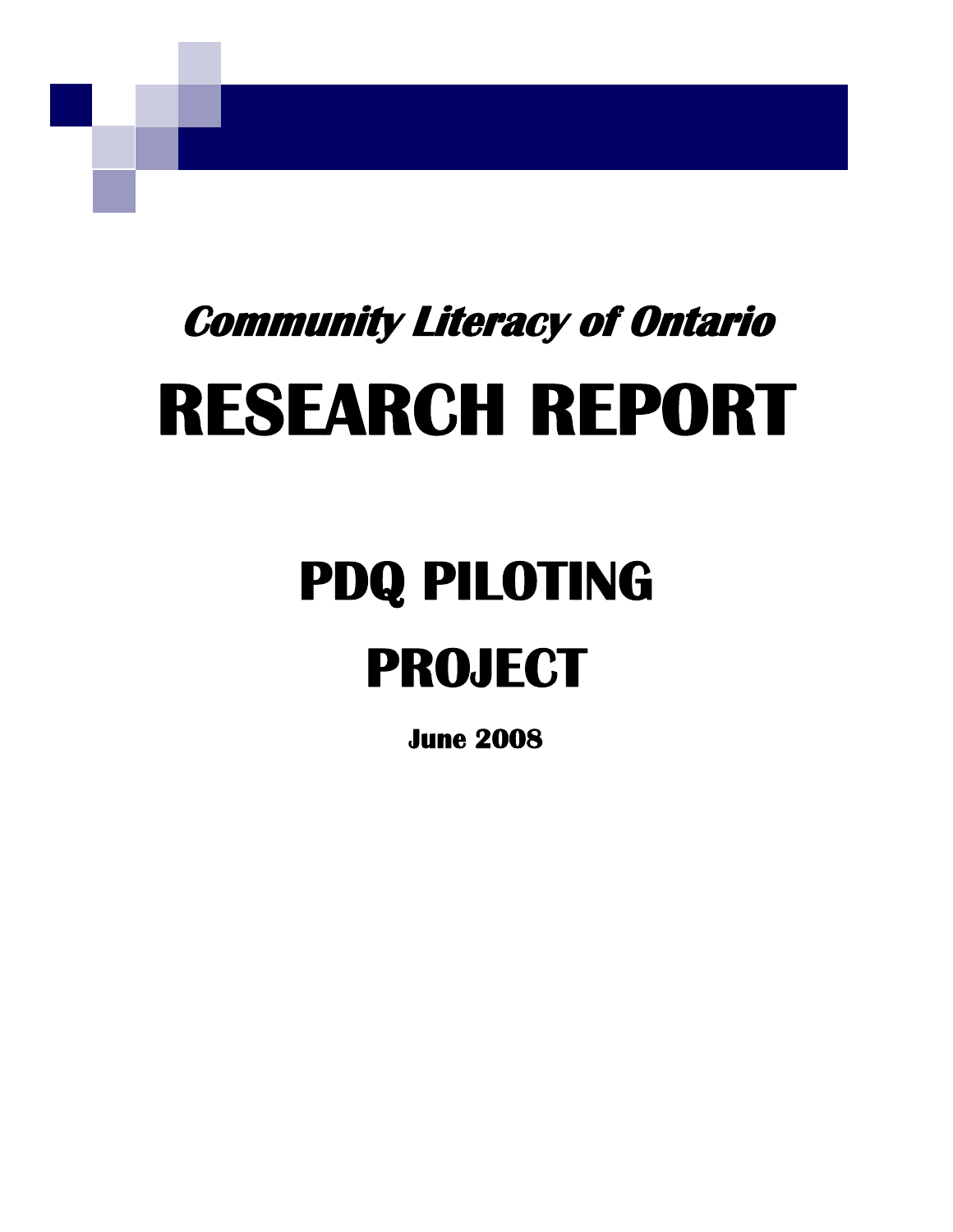# PDQ Piloting Project Research Report

Community Literacy of Ontario 80 Bradford Street, Suite 508 Barrie, Ontario, Canada L4N 6S7 Tel: 705‐733‐2312 Fax: 705‐733‐6197 E‐mail: clo@bellnet.ca www.nald.ca/clo.htm June 2008

#### **Acknowledgements**

|                                | Researcher/Writer: Robyn Cook-Ritchie                                                                                                                                                                                                                                                                                                                                  |
|--------------------------------|------------------------------------------------------------------------------------------------------------------------------------------------------------------------------------------------------------------------------------------------------------------------------------------------------------------------------------------------------------------------|
| Project Manager: Jette Cosburn |                                                                                                                                                                                                                                                                                                                                                                        |
|                                | Copy Editor: Tamara Kaattari                                                                                                                                                                                                                                                                                                                                           |
|                                | Summary Report Support: Joanne Kaattari and Joan Beaudry                                                                                                                                                                                                                                                                                                               |
| Project Funding:               | Ministry of Training, Colleges and Universities                                                                                                                                                                                                                                                                                                                        |
| Pilot Sites:                   | Adult Language and Learning (Chatham)<br>Northern Connections Adult Learning Centre (Sharbot<br>Lake)<br>Literacy London Inc. (London)<br>Skills for Employment, Life and Family (Mississauga)<br>North Algoma Literacy Coalition (Wawa)<br>North Bay Literacy Council (North Bay)<br>Prince Edward Learning Centre (Picton)<br>Street Haven Learning Centre (Toronto) |

Community Literacy of Ontario thanks the 75 adult students who participated in this pilot study.

# **EMPLOYMENT ONTARIO**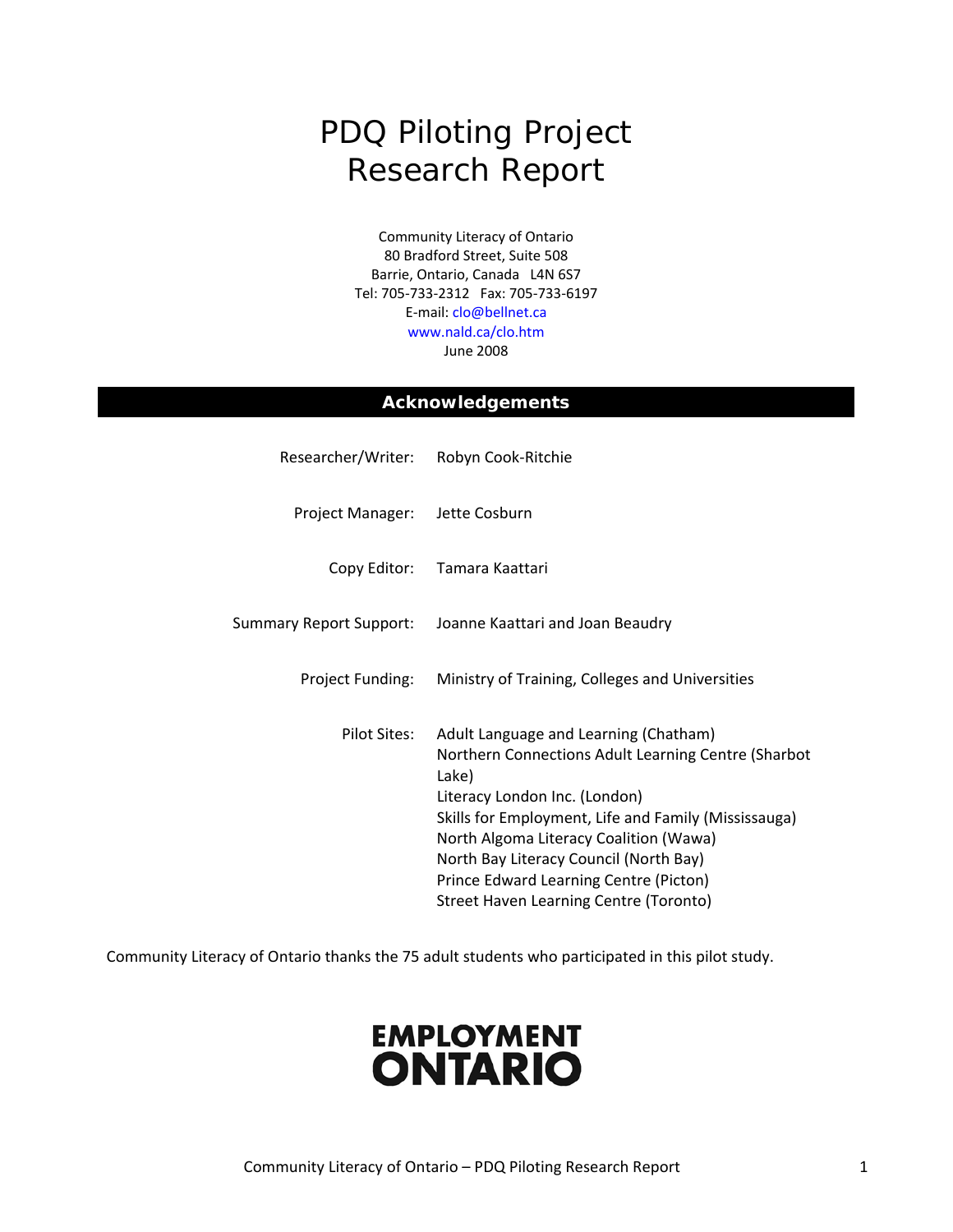# Table of Contents

| <b>The Results</b> |
|--------------------|
|                    |
|                    |
|                    |
|                    |
|                    |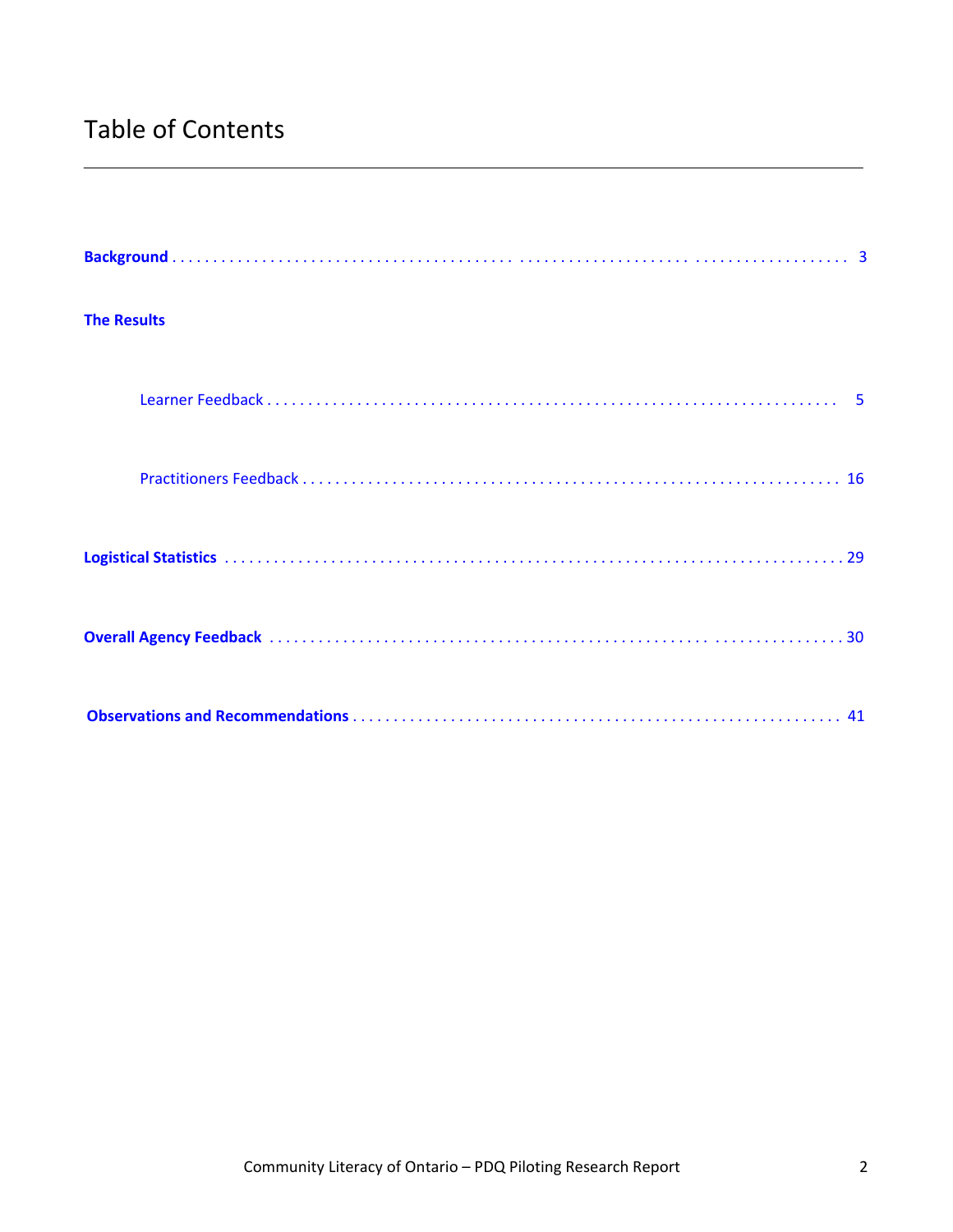# **Community Literacy of Ontario**

## **PDQ Pilot Research Report**

# <span id="page-3-0"></span>**Background**

#### **Learner Skill Attainment Framework**

Learner Skill Attainment (LSA) is one of MTCU's nine draft measures of agency performance for effectiveness. A working group of 45 members, representing all sectors, streams, stakeholders and original projects was convened early in 2007 by MTCU to facilitate the development of the LSA framework. Community Literacy of Ontario (CLO) was an active participant in the LSA Framework Development Team, collaborating on, and sharing in, the development of the framework and its components. The *Learner Skill Attainment Framework Validation Draft* is based on the IALS/Essential Skills scales and uses a "pathway" approach. Five distinct learner transition pathways have been identified:

- **Foundations for Independence**
- **Employment**
- **Apprenticeship**
- College Postsecondary
- Secondary School Credit

#### **Assessment Instruments**

During this initial phase, the Learner Skill Attainment development team identified two potential assessment instruments, both of which are valid and reliable and based on the 500‐point IALS/Essential Skills Scale. The first instrument was the Test of Workplace Essential Skills (TOWES), developed by Bow Valley College. The second was the Prose, Document and Quantitative (PDQ) Profile Series, adult literacy test, developed by Educational Testing Services (ETS). Both TOWES and PDQ are available in French and English, use Item Response Theory and are articulated to the 500‐point IALS/Essential Skills Scale. CLO selected PDQ as the most relevant and appropriate tool to build on our previous Learner Skill Attainment research work conducted as part of the MTCU‐funded project *"Success Indicators for Independence Goals"* and supported MTCU's Learner Skill Attainment initiative. Funding was received in December 2007 to conduct a field test of PDQ through May 2008.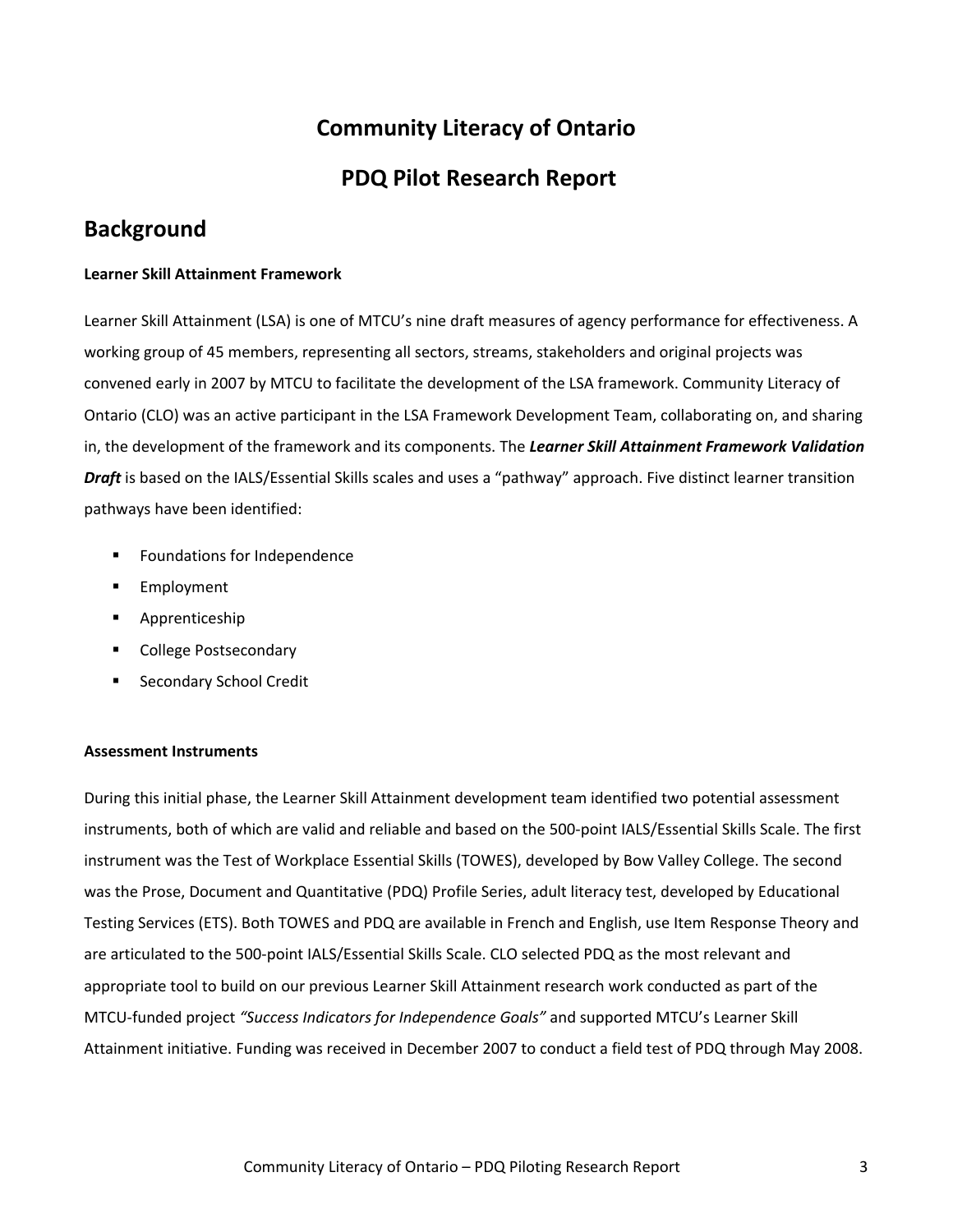CLO was able to determine how the eight pilot sites and 75 adult learners responded to PDQ ‐ a tool that assesses an individual's proficiency in performing general literacy tasks. Several aspects were considered including the amount of time required to administer and to monitor the tests; all the costs involved in administering and monitoring the tests, including but not limited to the actual test material and staffing costs; responses from adult students as to the test-taking process and the content and complexity of the tests; responses from the agency staff as to the validity of the skill attainment measurement itself; and responses from the agency staff and test participants as to the relevance and quality of the materials that they piloted.

Participating agencies were asked to do the following:

- 1. Appoint a representative to be the agency lead for the piloting process. The agency lead was expected to take the PDQ Profile Series full length assessment to become familiar with the assessment process and the content. The agency lead was also expected to become familiar with the PDQ website and with troubleshooting strategies on the site.
- 2. Meet via teleconference with the project coordinator in January 2008 to review the PDQ Profile Series assessment tool and the piloting process.
- 3. Complete PDQ Profile Series full length assessments with ten learners. Each agency was also asked to complete a second PDQ Profile Series full length assessment with two learners from its program.
- 4. Provide thoughtful verbal and written feedback (by responding to the series of questions that were provided by CLO), evaluating the PDQ Profile Series full length test from the perspective of the learner, the supervising practitioner and the agency.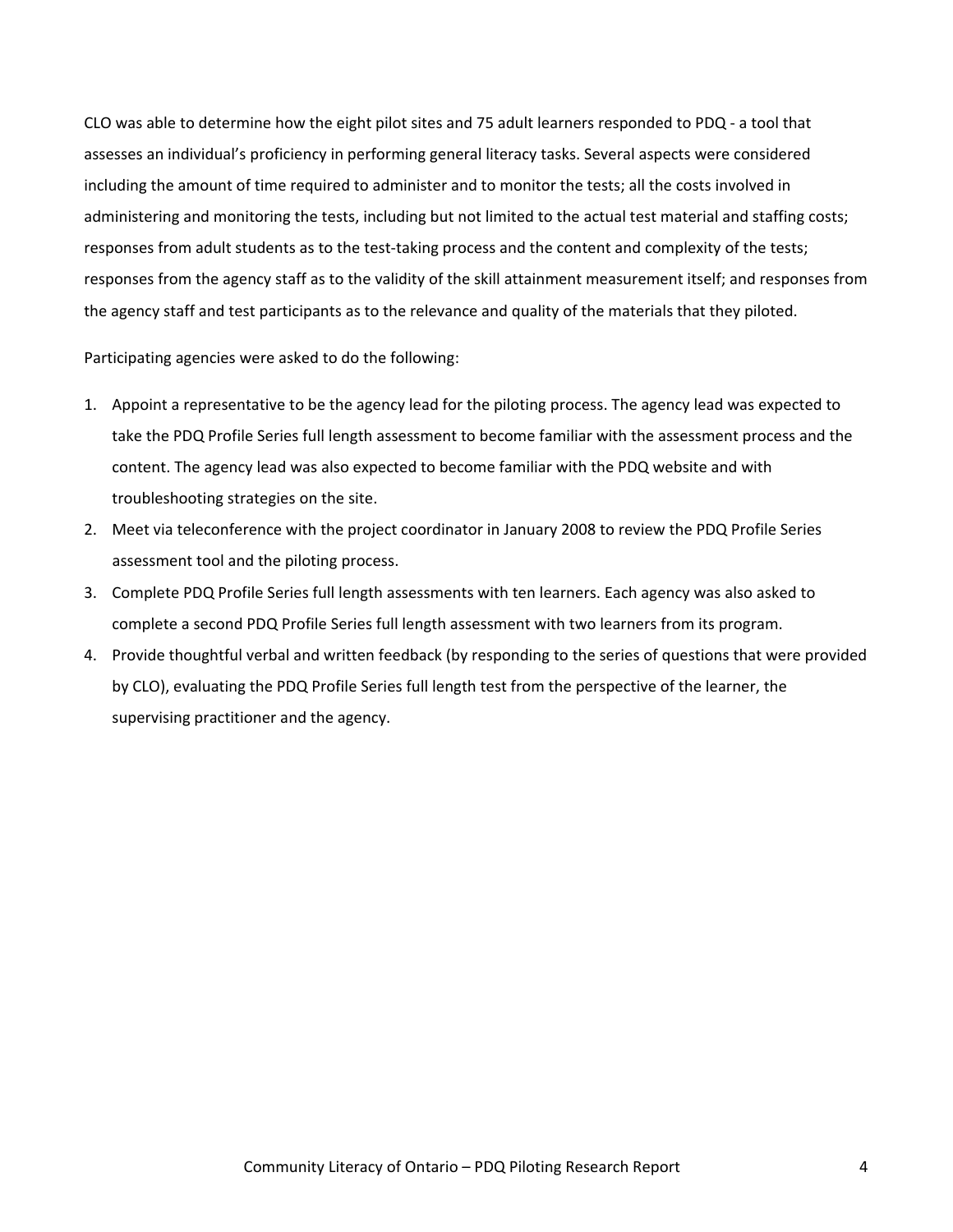## **The Results**

## **Part A: Learner Feedback**

#### <span id="page-5-0"></span>**When I write tests I usually feel relaxed.**



#### **Learner Comments:**

- I did however feel relaxed with the computer
- I feel very stressed when I take any kind of tests
- I feel afraid
- I felt relaxed
- I was even more nervous writing the test on the computer
- I am always nervous
- I don't like tests
- I am usually tense and afraid
- I am usually a little nervous
- I do not usually get stressed about doing a test
- Usually a mess
- I feel like I'm not going to do so well.
- When I write tests I get very up tight
- I am very nervous when I do tests, this one was complicated
- When I hear "test" I get nervous and don't do so well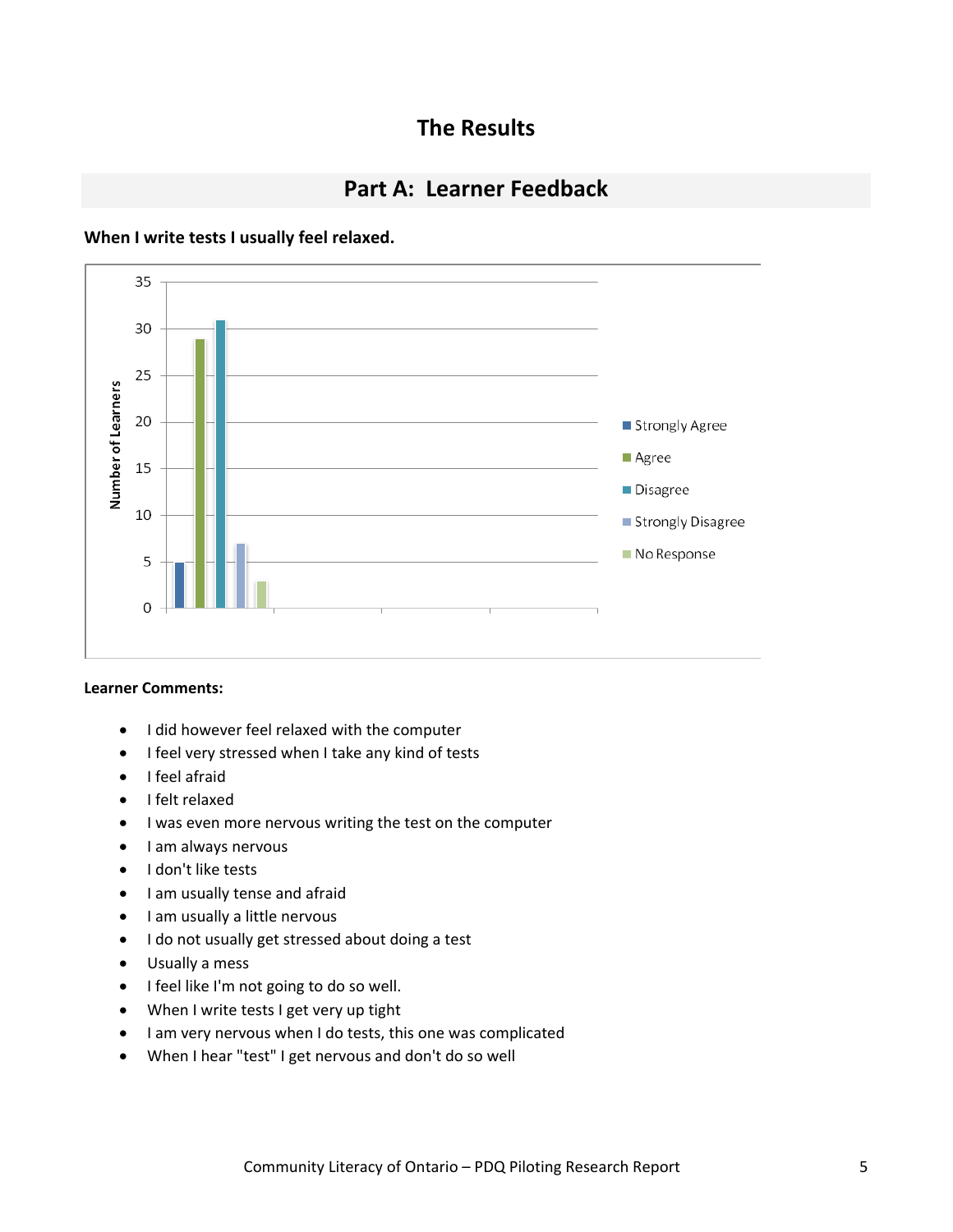

**Overall, I felt well rested and had a good breakfast/lunch/dinner before I wrote the test.** 

**The place where I took the test was quiet and free from distractions.**

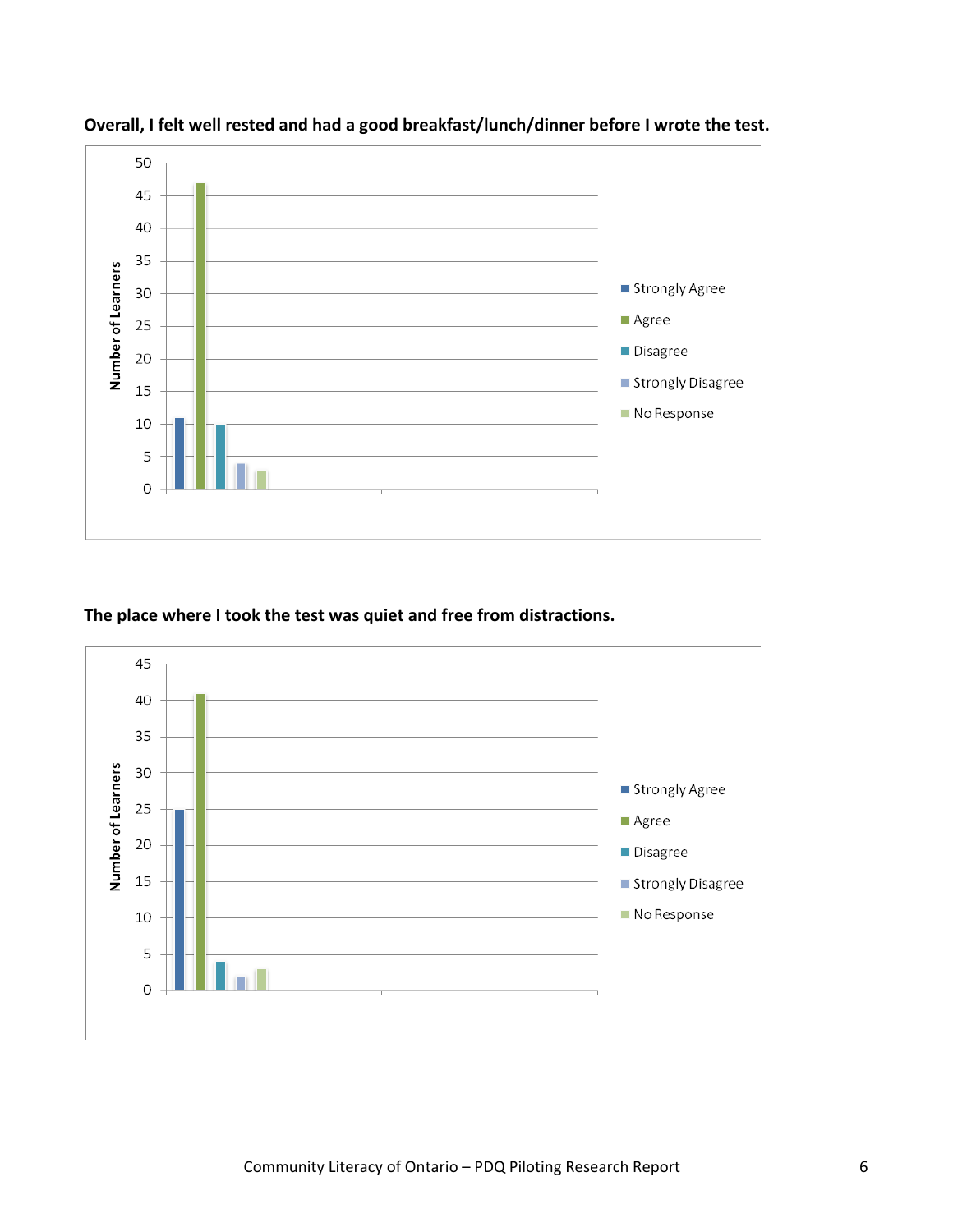#### **The PDQ test instructions were clear.**



#### **Learner Comments:**

- It was very clear I am just slow
- The instructions were clear so I can read it
- The tutorial was cute
- Most of them were
- It took time to figure out
- Some use too many words
- I didn't understand when I read it the first time
- It was clear but I always had to go back in the test because it would not give enough time to answer and you got the answer you would not be able to put your answer in the box
- Some wording was a little difficult to understand
- Instructions were very bleak and only gave the basic idea
- A couple of questions were hard because I had no prior exposure with the subject
- The prompts were helpful in showing how to complete questions
- Yes it was very clear. The headphone part helped me a lot.
- I had no problems with it
- Perfect
- Don't understand
- Instructions didn't work "click in box"
- Questions confusing
- Had a hard time reading them
- Some the assessor helped me to read and understand some of the instructions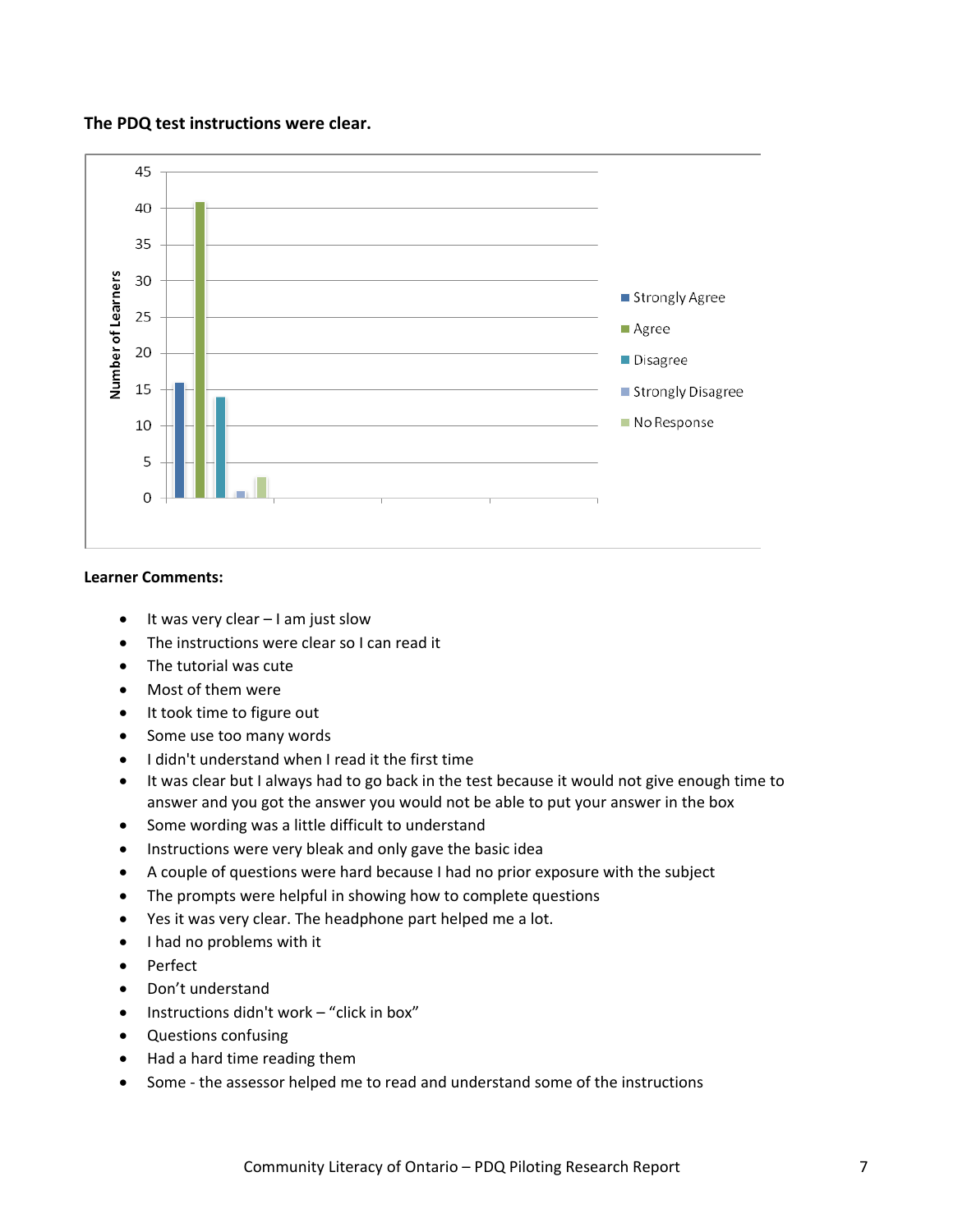#### **The PDQ test is similar to other tests I've written.**



#### **Please list other tests that you have written that are similar to PDQ:**

- Grade 10 Literacy test, Grade 3, Grade 6 testing
- Career assessment tests
- Aptitude tests, pre‐GED test
- History, geo, English, math
- Grade 11 English
- The ones with the charts. Most tests are choice questions
- Just the math parts
- I took a test similar at the welfare office
- Ontario work job survey
- Night school business class
- Did PDQ test before
- The literacy class tests
- Math/science
- Multiple choice question in high school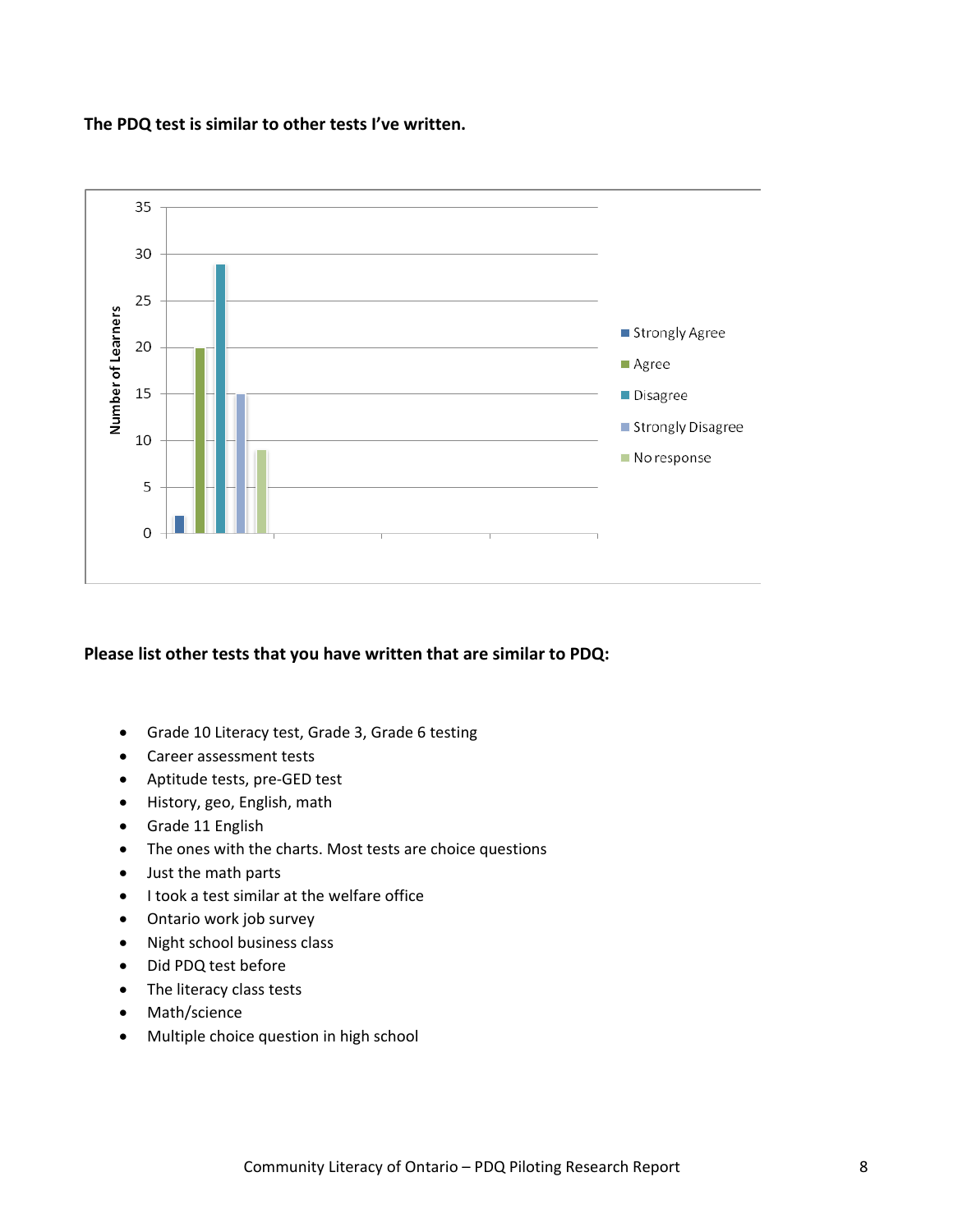

**Overall, I felt prepared to write the PDQ test.**

#### **I did my best to answer all the questions on the test.**

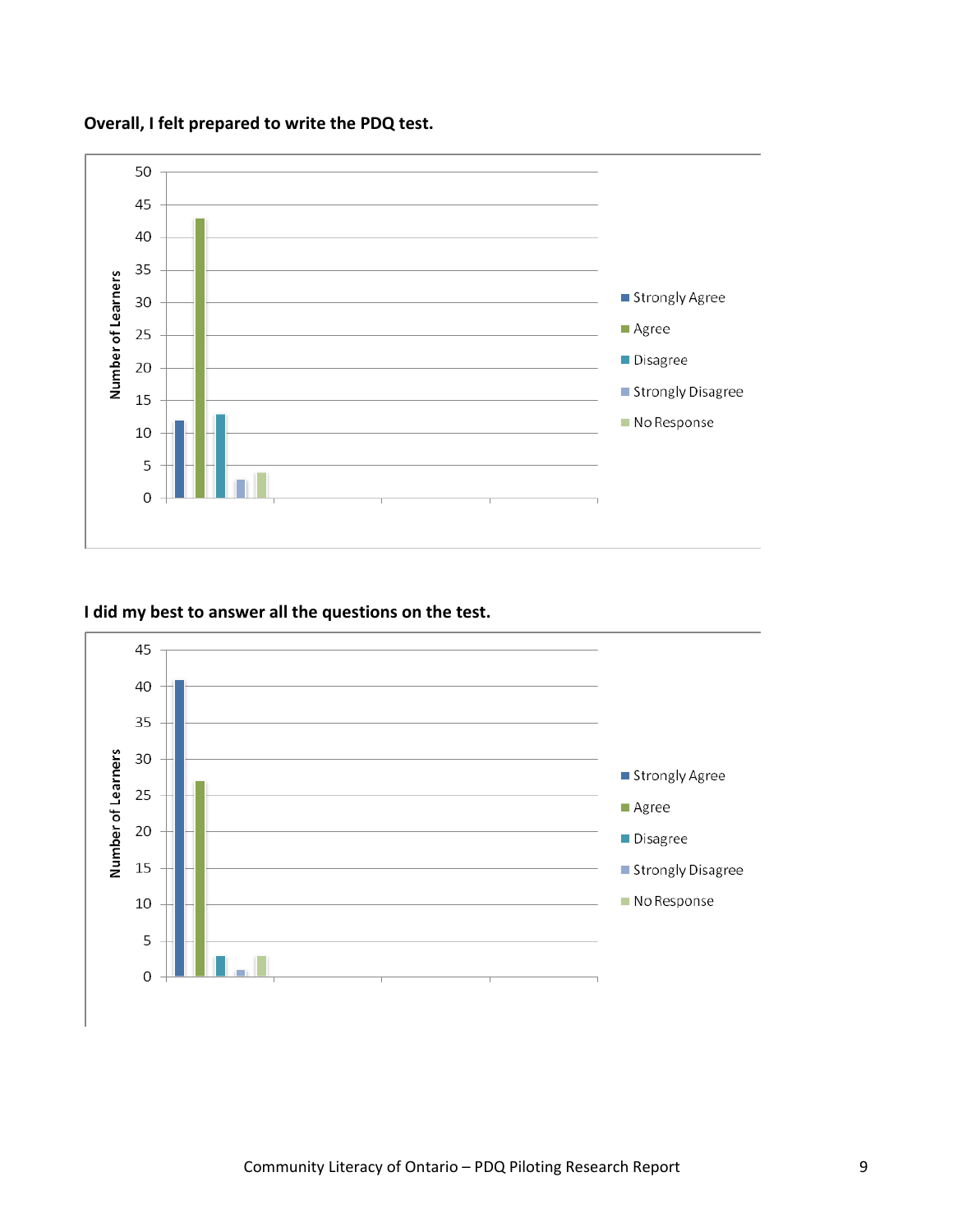

#### **Overall, I found the questions on the test interesting.**

#### **Learner Comments:**

- I feel that some of the questions were American and I feel they should have Canadian content
- Depending on the subject
- I found a lot of questions very tricky
- Some were hard
- I like new stuff
- Good range of questioning
- Some of the questions didn't use the answers on the screen
- No weird
- I thought the questions were a little too easy
- They were boring
- Some were okay but others were do difficult or boring I just wanted to move on as quick as possible
- Some were interesting
- Every question was different so I didn't find it boring
- It was a little of everything
- They sure got me thinking!
- It helps my concentration
- Not really
- Some I found very tricky
- Too complicated
- It was information I would not use at this time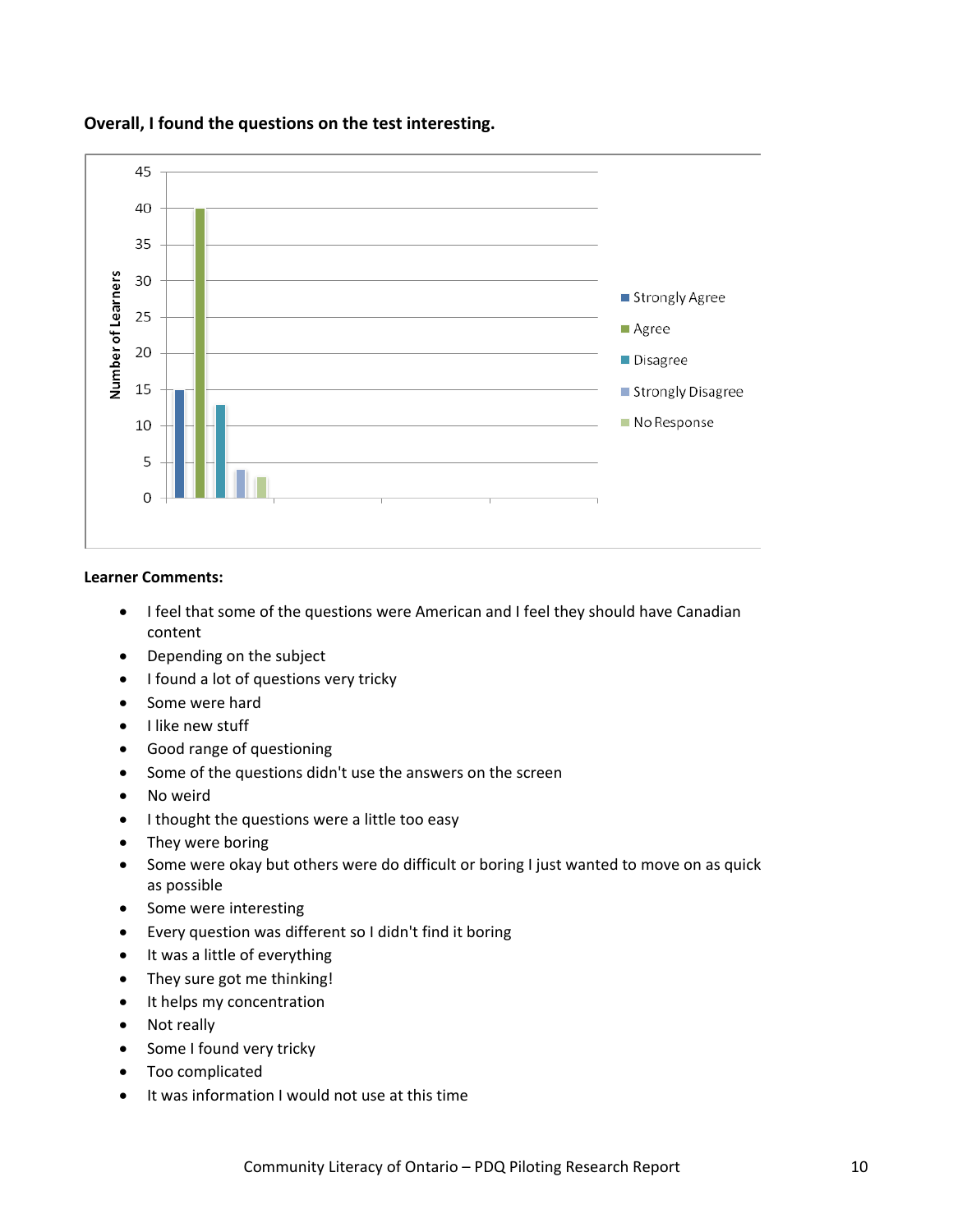#### **Overall, I found the test easy.**



#### **Sampling of Learner Comments:**

- Only some of the questions were difficult for me (i.e. math)
- Depending on the subject and type of question. I had trouble with the math questions
- Math a challenge, some of the charts confusing
- No I don't think it was that easy
- Some questions I had to read a couple of times or more
- Some of it was
- Too much reading on one page
- I didn't have to write anything
- I had a hard time because of my comprehension issues
- I had to think about my answers and read carefully
- I feel strongly that this test was set up to make you fail. The grammar used was not that well written which made it hard to understand the question.
- Some easy, other super hard, no in between
- Some things were unclear and it was hard to know which one to highlight
- I felt that it was tricky because the questions were similar but there was only one answer
- I found the questions well explained ‐ a few of the questions were harder in math
- It was okay but long
- Did not have many problems
- Some questions did not know so I passed on them to the next one
- Questions unclear
- Hard questions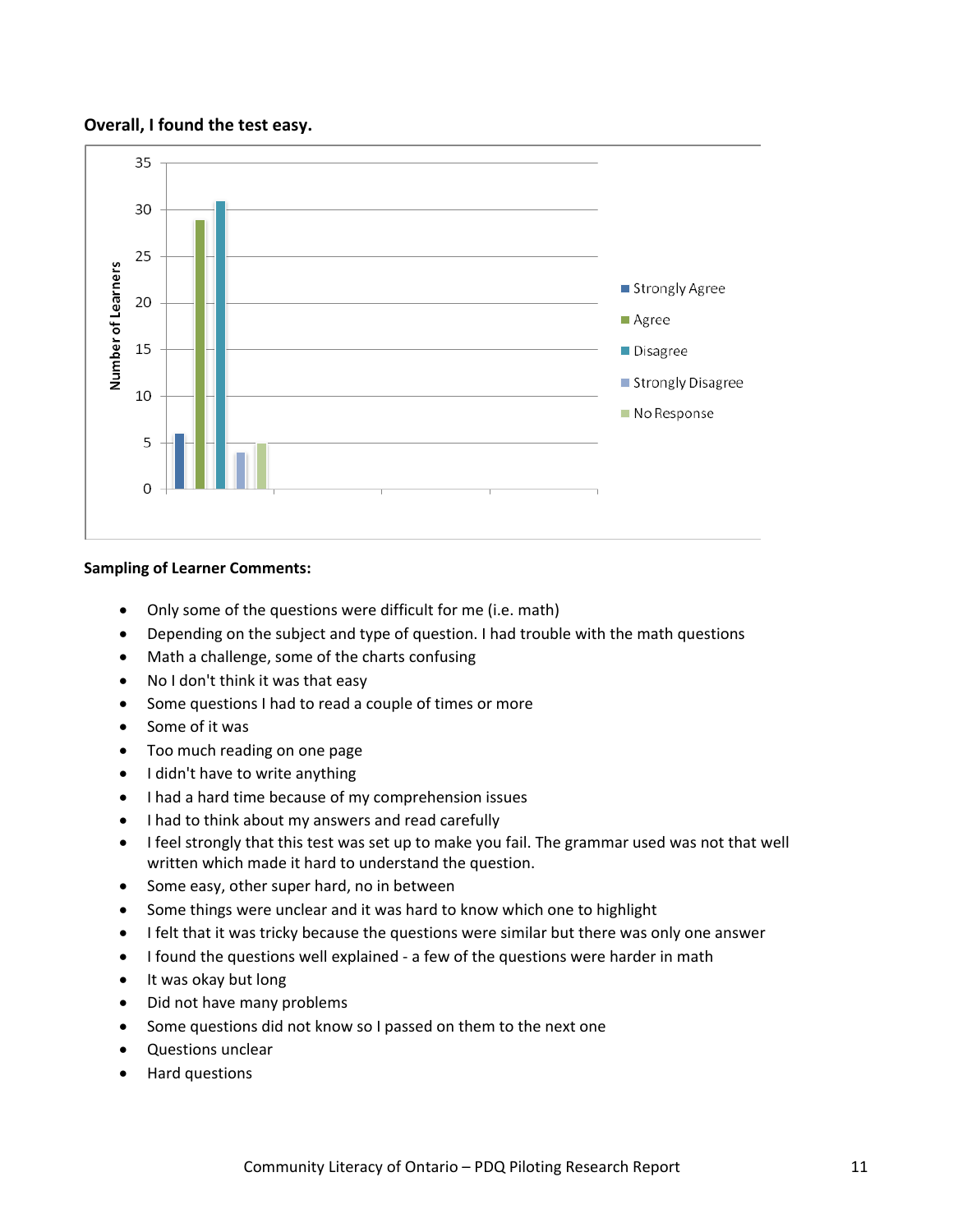

**Overall, I found the test relevant to my program goals.**

#### **Main Educational Goal of Learner**

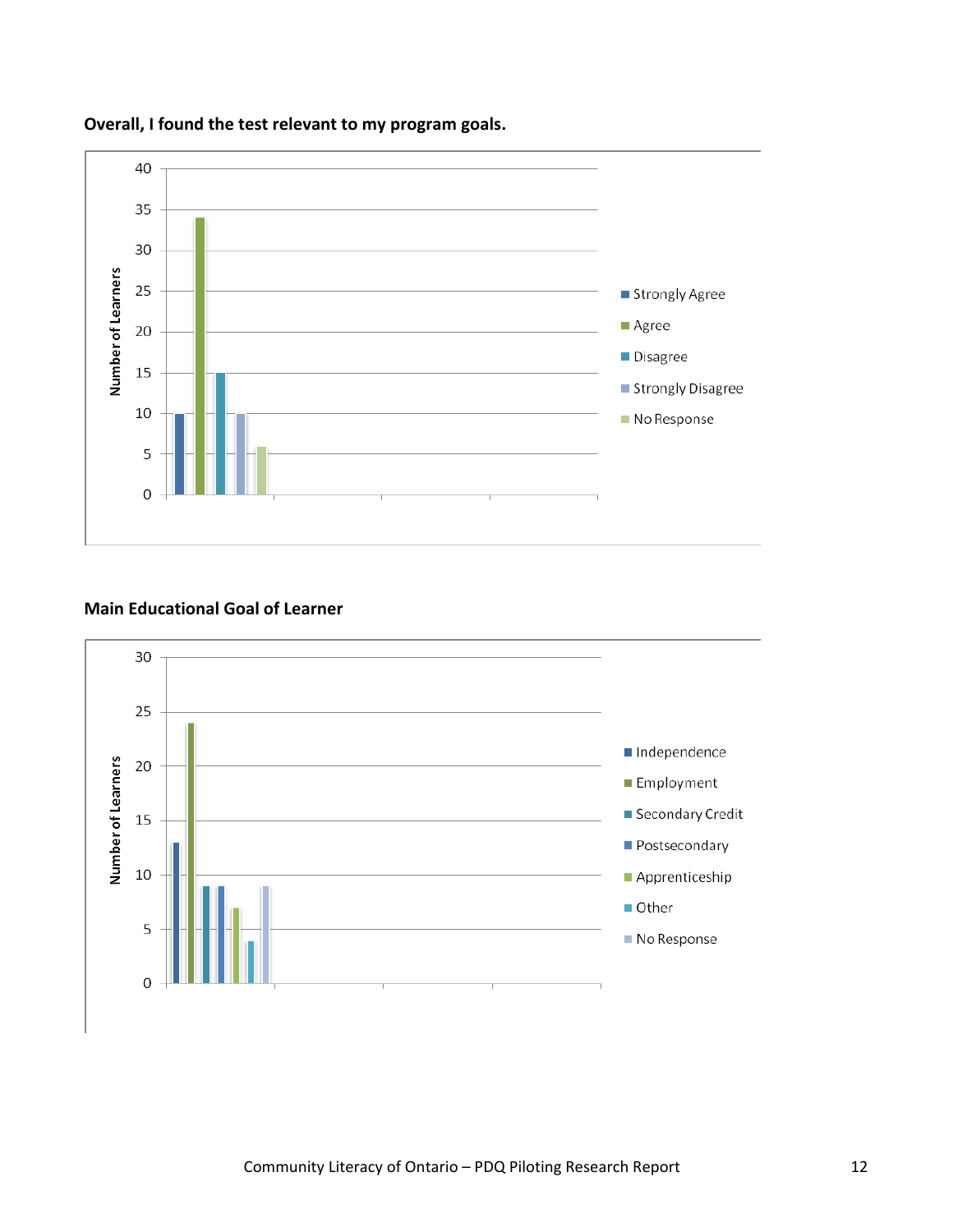

#### **The length of the test seemed reasonable.**

#### **Please rate your overall experience taking the PDQ test:**

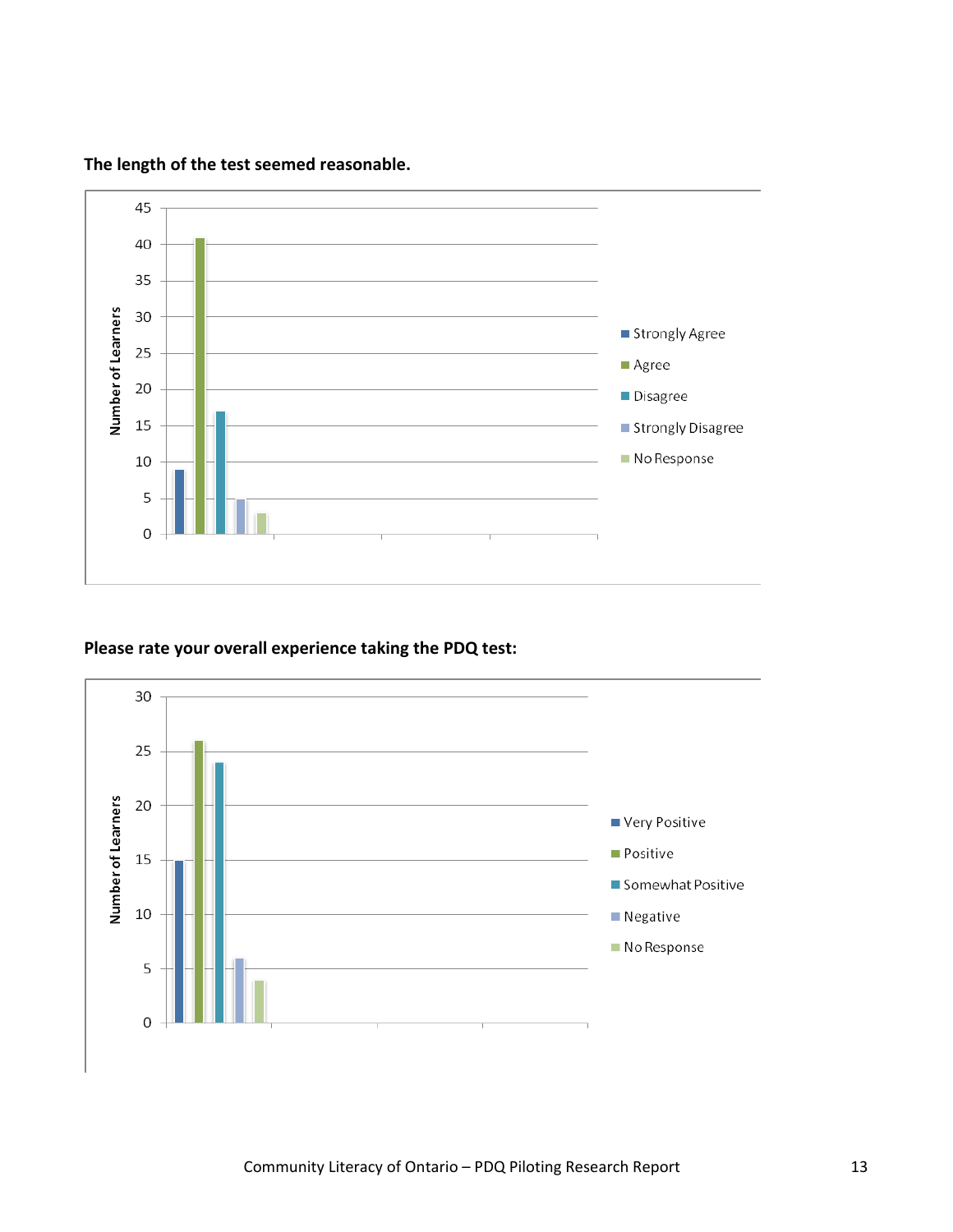#### **Learner suggestions for improving the PDQ test‐taking experience:**

- I think that the tests should be shorter with less math questions
- I am very comfortable with using the computer this was fun to do an assessment this way
- Had trouble highlighting answers. I felt I wasted a lot of time on them. I have never done taxes. I had trouble getting the cursor to work.
- Less math, clearer questions, better instructions
- Learn to sit and read things
- It would be nice if I had some prep time
- It was good experience- had different questions working in restaurant, nursing homes you know what kind of experience you have and skills make your job better
- If I could do it on paper I may be more relaxed
- Harder math questions
- Read more carefully, take time answering questions
- Being able to hear the paragraph or story would help. Other programs let you turn it on and off it you need it. Multiple choice questions are better
- Know more of what kind of things are one the test
- Like to have choice of answers
- Not so much reading on one page. Make more interesting
- More multiple choice questions smaller paragraphs to read
- Don't know. Maybe try it again in a month or two
- The issue with Norton and the blocking of web pages has to be addressed and the issue of crashing of the tutorials has to be explored into and rectified
- I thought some of the questions need to be reworded for better understanding. I also think there should be more Canadian content
- I learned more about things that I didn't know like what is the signs of a heart attack
- Not to worry about rushing to finish, relax, breathe deep, re-read if you don't understand, don't get anxious if you don't understand a question
- Too many big words
- A few questions were ambiguous, answer did not appear directly in the text, would have liked Canadian content, profile score is not well explained in profile document…score was not reflective of my true level in my opinion
- I believe if I could do every test on a computer I would be okay
- Start over use English that most people would understand
- I suggest clarifying the question and instruction half of them got jumbled up in my head making me read several times before I understood. Secondly, I would suggest that there should be less unused material jammed in there when I looked at the screen on the article and form style questions I was made to feel desperate for an answer and that it was hopeless just because it was confusing and over complicated.
- Find a way that you can go back and look at where you went wrong
- To see what got wrong ‐ figure it out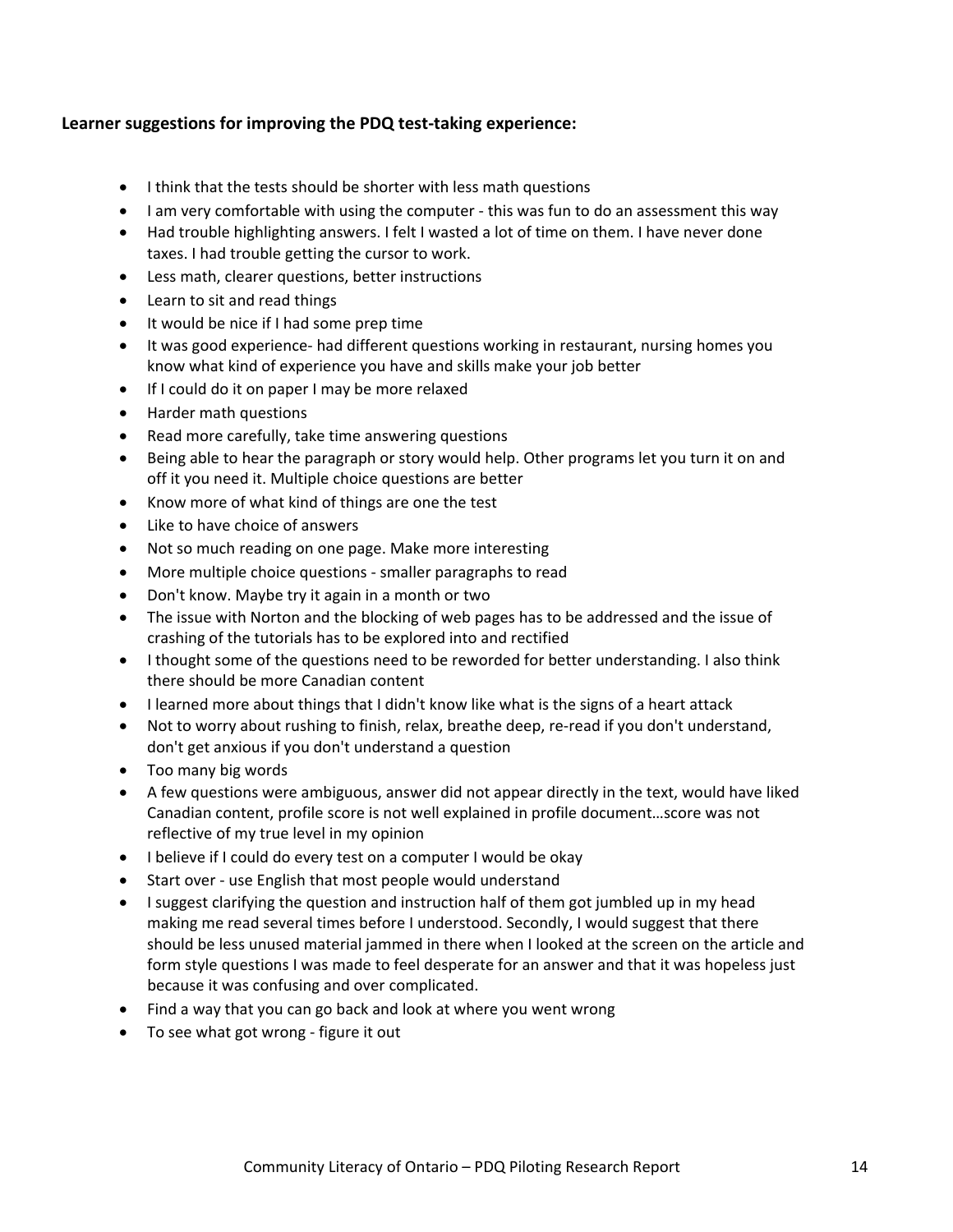- That I could of slowed down and not went so fast and went over the questions more careful and paid more attention to it
- Tell us what we did wrong. Show the correct answers after we have completed it.
- Maybe the test was too long?
- Would have liked a bit more time
- Please do not make it any longer!
- Shorter test
- Make it shorter and not so hard; if a person first came here and took this test, they would probably leave; some topics were stupid; a lot of it wasn't interesting; think it would be better to do tests one on one in a quiet room; sometimes it was hard to get the cursor in the right spot; there were a lot of things that didn't have anything to do with me; no scratch paper to do math.
- I think the test is interesting, not too long. Just some good thinking needed.
- Make words and text easier to read. Material easier to understand. Use plain English.
- Make test shorter -put question at my skill level
- Shorter test, choose appropriate levels, materials, make sure information is real and current, make each task shorter
- Choose different words ‐ easier
- Make the reading easier for people to read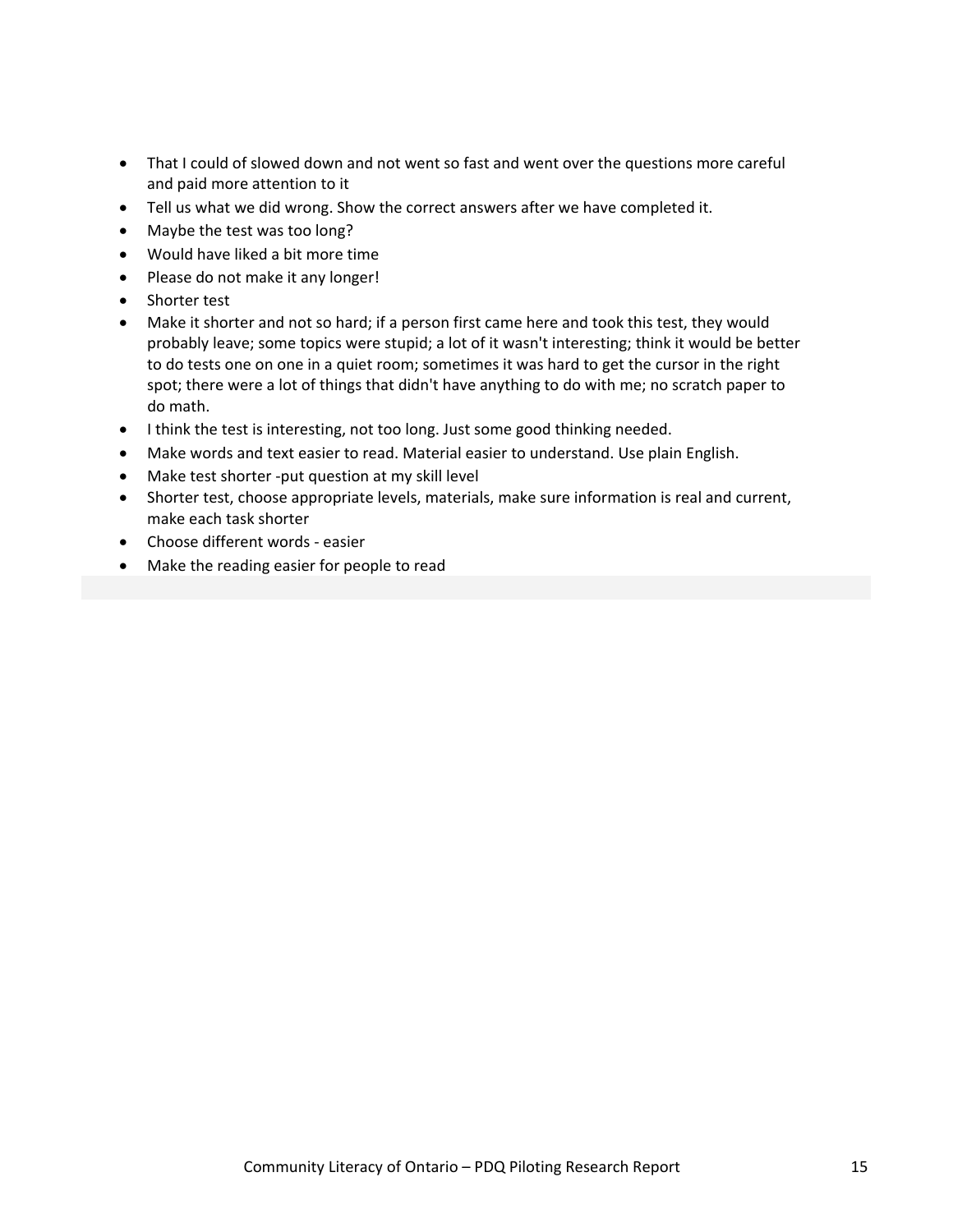**Part B: Practitioner Feedback**



<span id="page-16-0"></span>**Did you feel that the skill attainment measurement indicated by the test result was valid?**

#### **Did the result compare to what your program would have assessed the learner level at?**

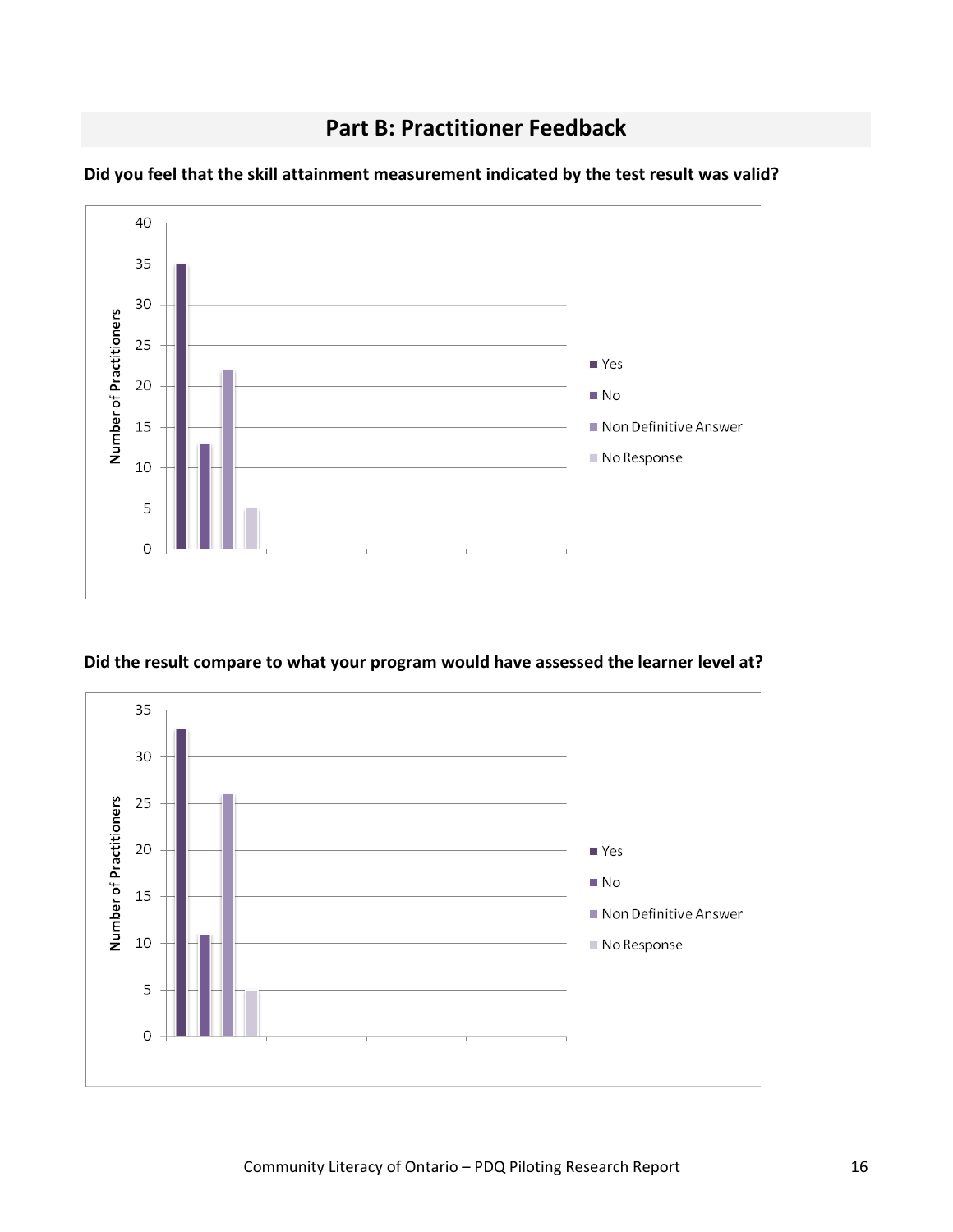

#### **Were the materials used in the test relevant to the learner?**

#### **Comments:**

- She wasn't pleased with the American content because it wasn't balanced with Canadian items
- We think so ‐ she doesn't
- Yes ‐ health information‐ purchasing items
- She found them interesting, but not relevant to her program
- She didn't think so until we discussed substituting Canadian content for the charts (example: using provincial parks rather than county parks)
- Yes ‐ menu items were mentioned
- I would think the lists and some of the other documents would be relevant
- Most of the documents
- Menus ‐ all was familiar
- Yes ‐ menu take out items
- Yes ‐ everyday stuff on day‐to‐day basis
- Not really this learner is totally focused on nursing or PSW prep course at the college
- Yes. The learner indicated at initial assessment that she had identified difficulty with processing information that was in long and complicated printed materials. A newspaper article is tedious but the same information presented with graphics is easier.
- The learner wasn't interested in the topics presented, especially when detailed data was included in the piece
- The quantitative literacy was easier for him but the prose section contained no relevance to his knowledge base in manufacturing and previous experience
- No, learner had very little previous experience. Manufacturing and mining are alien to him. He thought the articles were boring.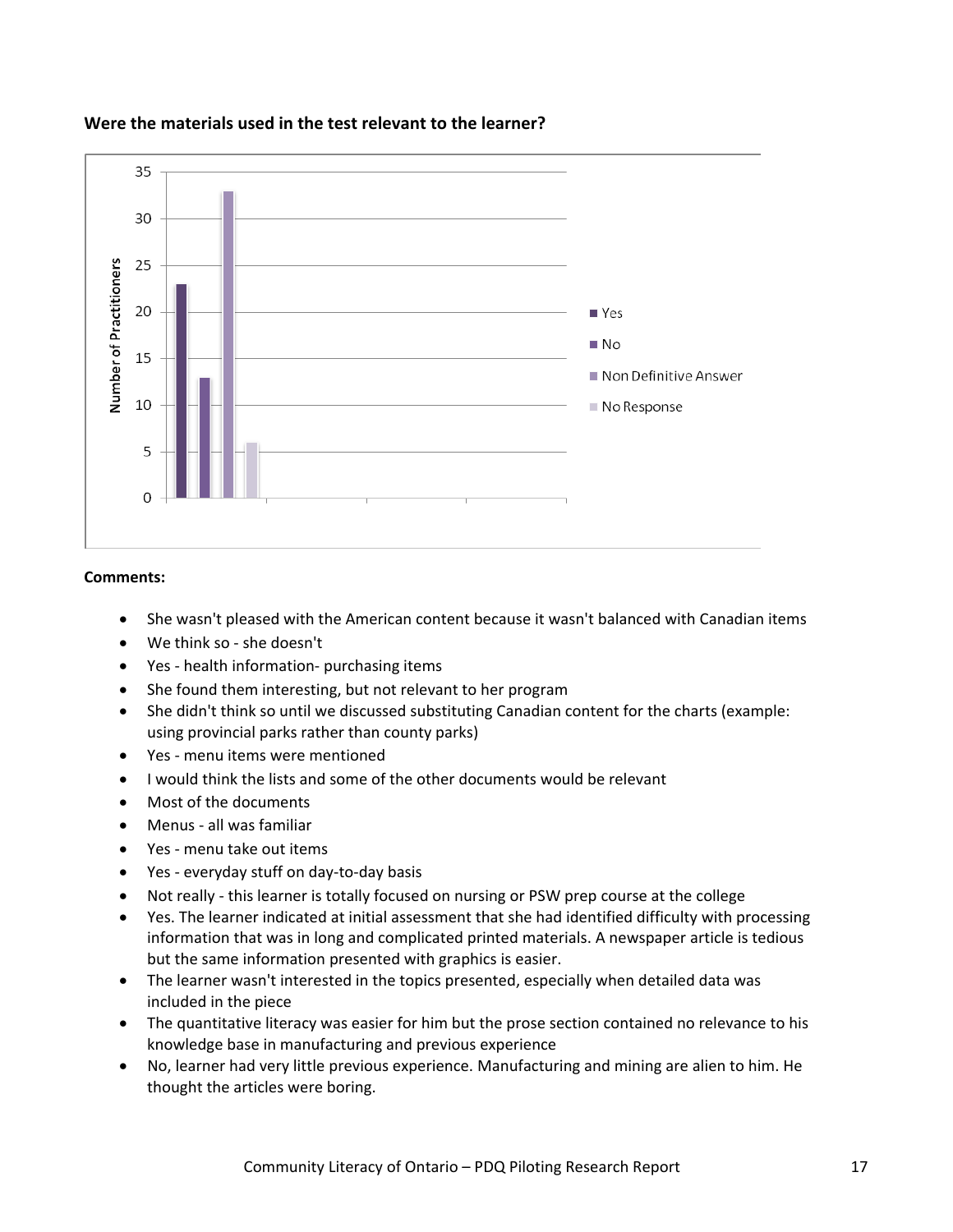- The finance questions in the quantitative sector were of interest to the learner and his goals. Reading charts was difficult for this learner but something he wanted to work on. Large amounts of text were overwhelming but the learner said if the test was shorter it would have been okay.
- The charts and schedules were something she would encounter in her work in a greenhouse. The prose was boring.
- No, some of the topics were out of her realm of experience like the charts and graphs.
- Some were. She understood and related to the pizza questions and the parks schedule working in food service prior to program. Totally uninterested in the ecology.
- Yes exercise on ecology of interest to this learner graphs and charts were challenging.
- She disagreed that the test was relevant to her program goals. She said it was inappropriate to use so much American content.
- She didn't express an opinion when asked about the relevancy of the material but remarked that relevancy wasn't an issue for her.
- He thought the material was excellent and relevant although it included too much American content
- There were many questions that the learner started to look at but went on to the next as she felt it did not apply to her situation
- The learner felt they were related to real-life situations (i.e., mortgages)
- The learner found some of the questions out of his realm
- The learner did not answer specific questions (i.e., air conditioner in car) because she is not the driver. Not all questions were relevant to her given situation in life.
- The learner indicated the material used in the assessment was not relevant to her…e.g., too little Canadian content
- He said *no* but essential skills used are the same
- Wording of some material was too hard and learner didn't understand
- Yes the transferable skills needed for reading and understanding as well as finding specific information
- Not really because he's going into trucking but some transferable skills applied with the reading and understanding skills
- Yes ‐ transferable skills
- Yes ‐ same type of essential skills were used
- Yes, shopping, cooking activities she does in family and work life
- Not really nothing really for the hip young crowd, it seems
- Learner would have been familiar with many but some not in realm of experience
- Medical pieces on health of particular interest not all in learner's experience
- Not all!
- Many too complex and not in the realm of experience of our learners
- Some yes, some no
- Yes ‐ experienced with all this documentation
- They were not things he has to deal with (yet) or has been exposed to in his life
- The math part was relevant to the learner. Some of the stories used words that were too big/difficult. Some of the topics did not relate to the learner's world.
- Some of the schedules and graphs were important for the learner to understand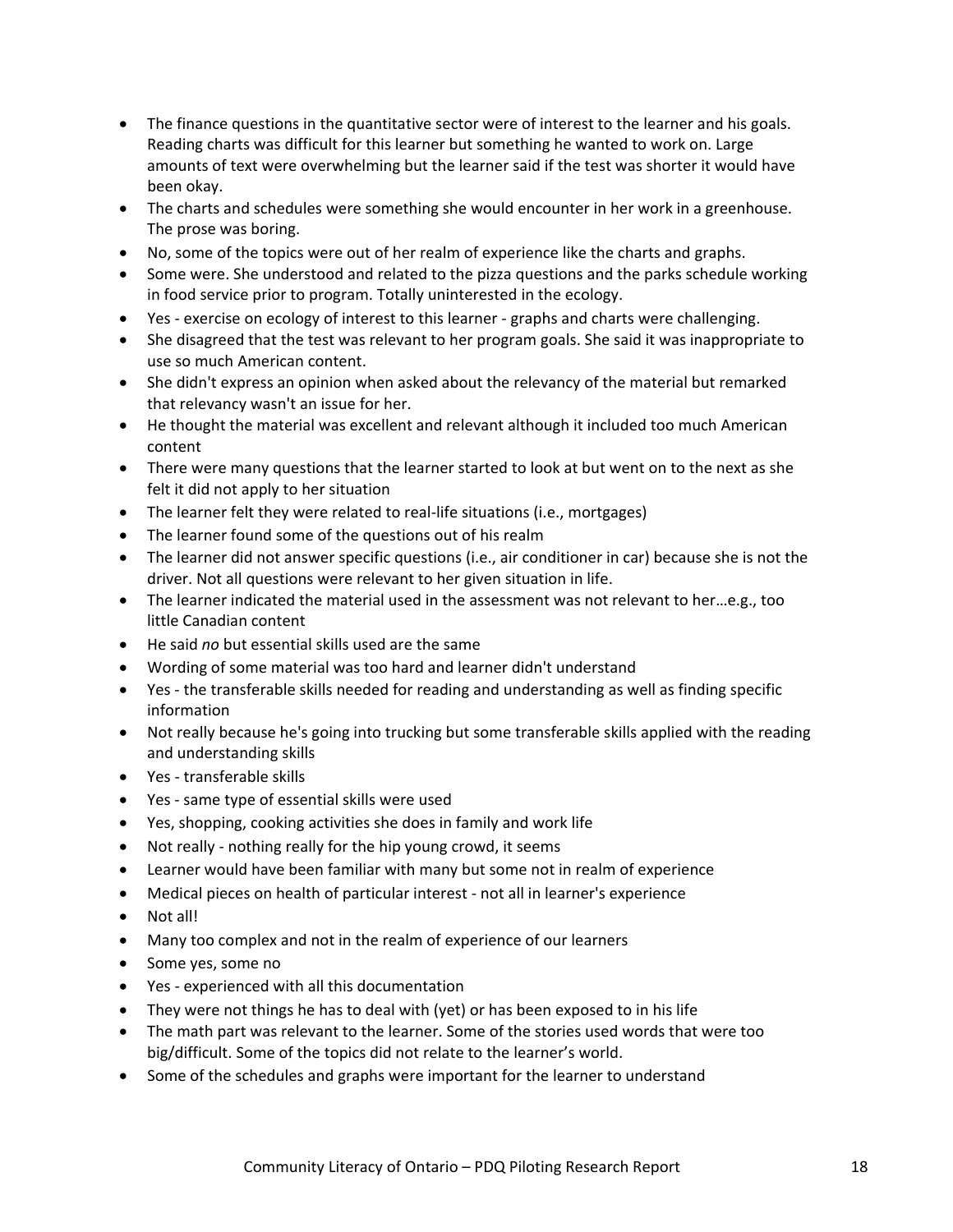

#### **How did the learner respond to the test‐taking process?**

#### **How did the learner respond to the test content?**

- Okay ‐ no problems
- Openly
- Has a block when there are numbers in a question
- Positively (x 10 responses)
- No problems moved right through
- Kept a list of test items she found could have been improved
- She found some of the charts and graphs challenging but was willing to try
- Too much American content and too many examples not relevant to her
- She seemed quite interested
- She was not engaged
- He found the whole process stressful
- He expressed an interest and awareness of its validity
- Seemed engaged
- It didn't seem to pertain to her but it was practice
- She was comfortable with the content
- She would have preferred the 30-question segment to be broken into two 15 question segments. It seemed long.
- He was interested but was aware that he was taking a long time to answer the questions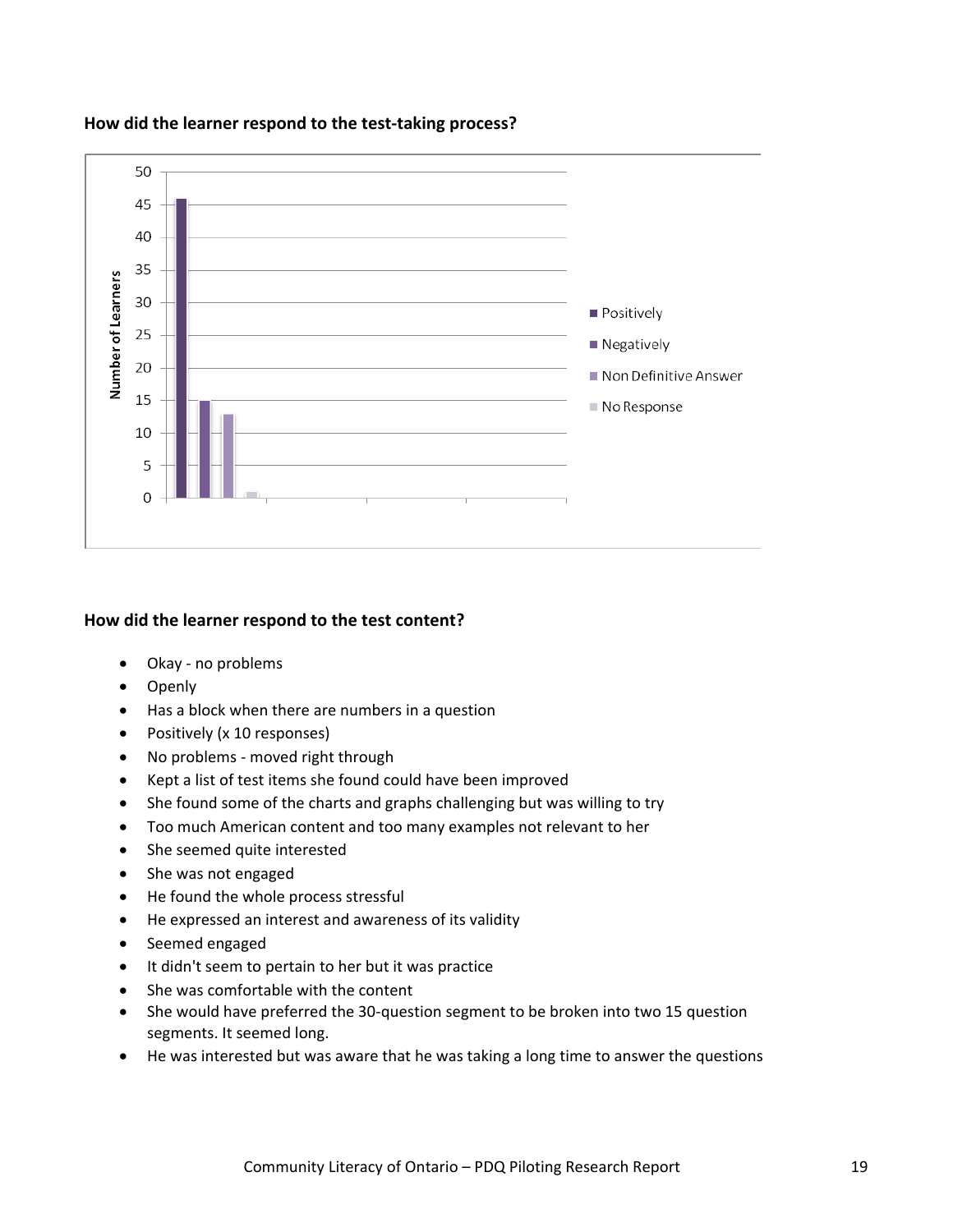- Overwhelmed ‐ would have preferred a section a day
- Some of it was boring, especially the longer prose. His responses were mechanical. He did not pick up on contextual clues.
- The prose was boring
- She couldn't understand what some of the questions were meant to show
- The content was too hard to find she had to read the whole passage for information and she didn't like it
- The content was secondary to the ease of use of the program. He found the material interesting
- She stated she was bored with it
- Positive feedback about the assessment and remarked that the questions were very clear
- The learner became very frustrated as the questions became more complex throughout the assessment
- It was ok for her
- The learner made an attempt to respond to all the questions but he took his time. He was frustrated with questions for which he could not provide a response. Questions that were beyond his level left him very annoyed and frustrated with himself
- This learner did not like the content as some questions presented unfamiliar material, irrelevant to her situation
- This learner also commented that the assessment's content contained too much American content and was not particularly relevant to her
- Sometimes boring content
- Negative
- He felt it was not written in clear language
- Overwhelmed
- Comfortable
- Felt comfortable
- Was okay
- Little difficult
- Frustrated with Internet not working properly at library location
- No big response
- Found it easy
- Very anxious
- Well
- Was fine with it
- Hated it
- Very methodically rereading everything
- Rushed through it
- Found some of test daunting in terms of content
- Fine -graph frustrating due to lack of understanding
- Extremely frustrated with some questions that not in realm of learner's experience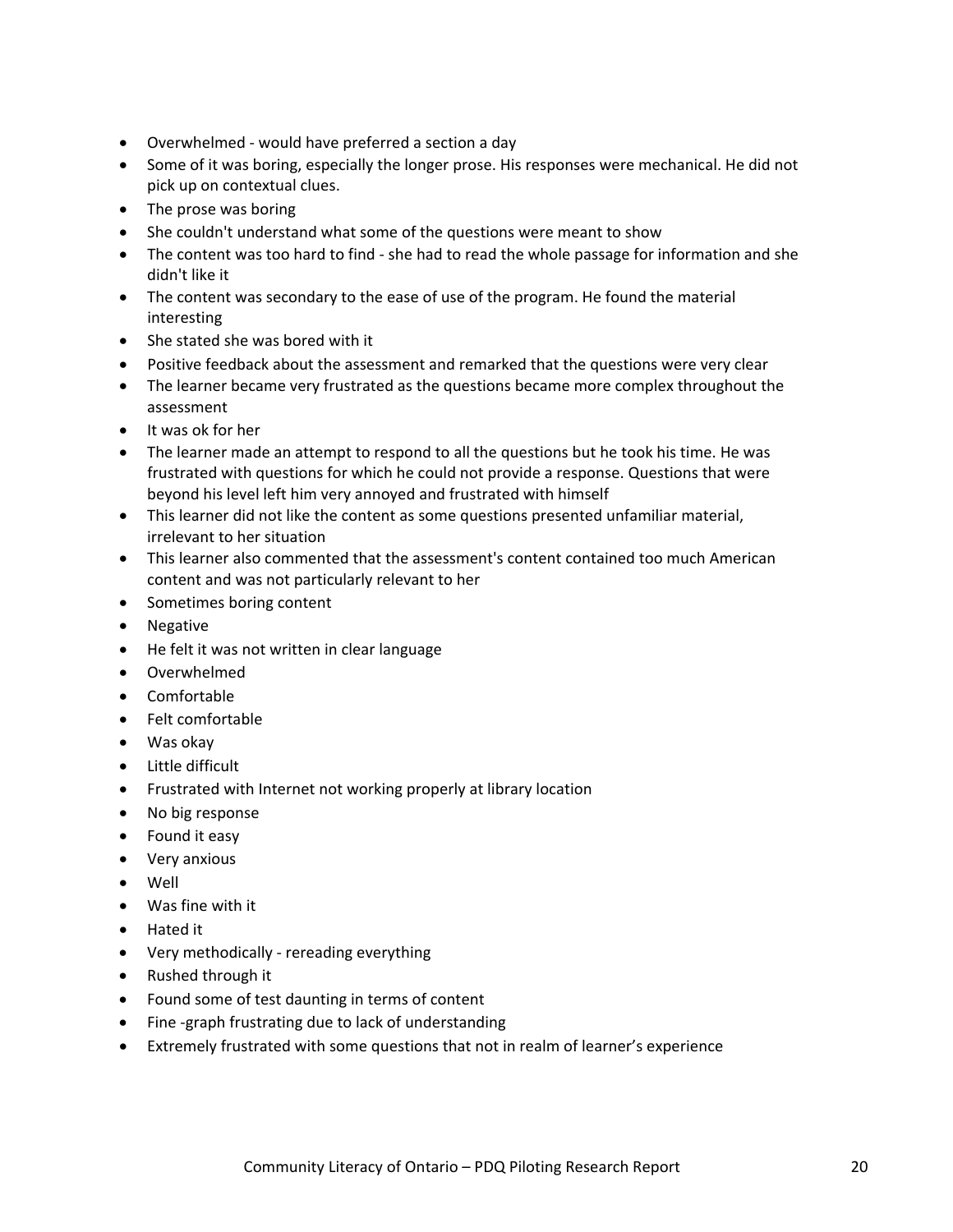- Some content not in realm of experience and needed support
- Worked quietly and diligently slowly taking the time to review questions
- Worked diligently at it
- Responded "Oh boy" to new questions when they saw dense content
- Frustrated could see back and next buttons content of reading pieces dense; print too small
- Seems frustrated by tutorial; too slow-said test was too congested print too small; too much text in some questions
- He found some of it hard to read and understand
- He didn't realize it was a test
- Felt it did not pertain to her
- Was curious, said he learned
- Couldn't see relevance for most of it
- Liked learning new subjects, liked using the computer, liked trying the math
- He felt that a lot of the material on the test was too high
- The learner felt the test content was too difficult



#### **Did the learner seem motivated and engaged?**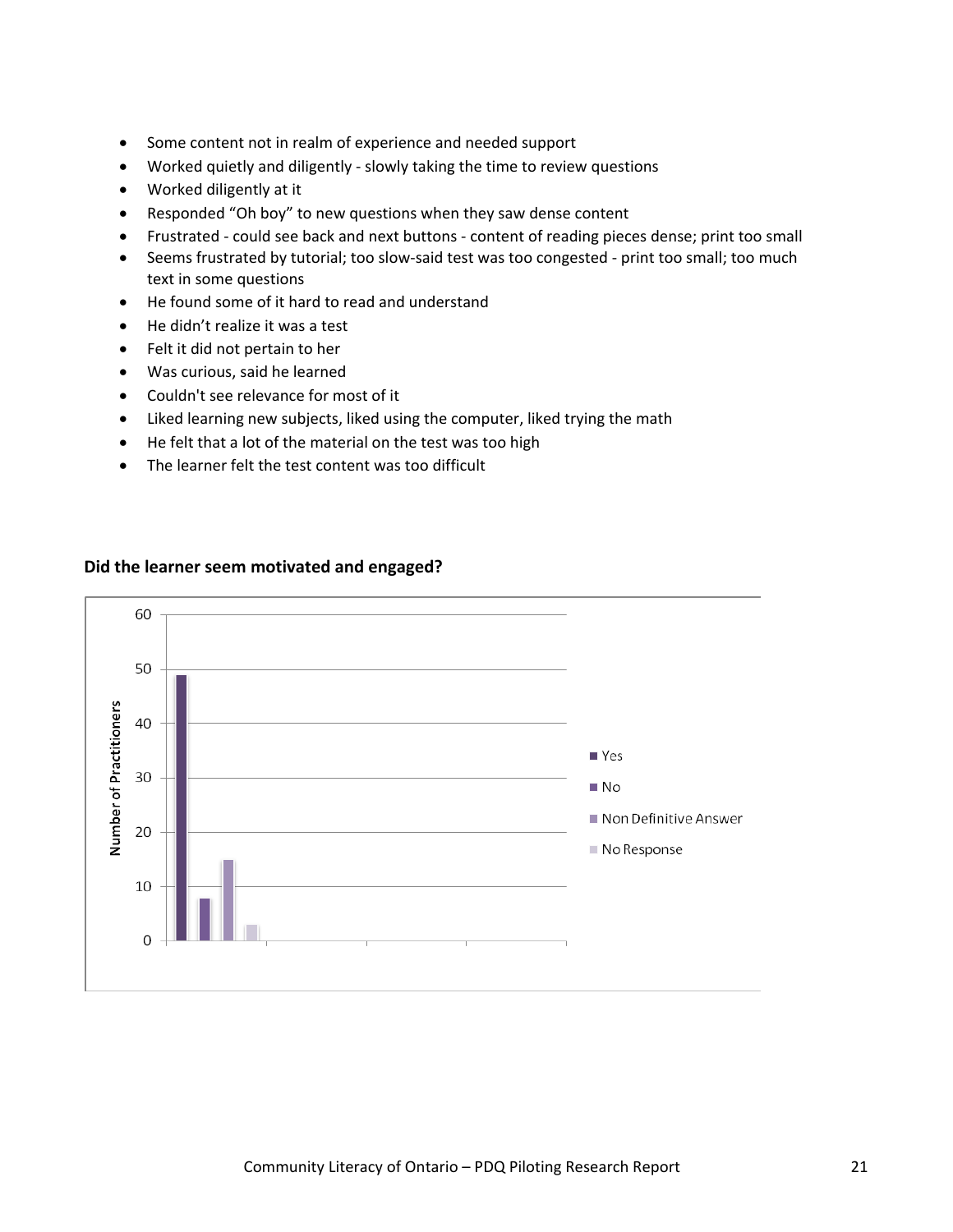### **Do the materials (e.g., recipes, schedules, graph) used in the test seem realistic or authentic to the learner?**



#### **How well did the learner handle the complexity of the test?**

- By having three sessions, it was less overwhelming
- Not frustrated but identified this as a challenge.
- Ok
- Although she was relieved to know that she could skip items, she did read everything thoroughly before making the decision to skip more complex items
- Better than expected
- Well; she expected to do well
- Well no complaints
- Well (x 3 responses)
- Not well (x 2 responses)
- Seemed to do well
- Quite well
- Very well ‐ tends to be a little over confident
- Very well (x 5 responses)
- Well ‐ no problems
- She welcomed the challenge as test taking is her downfall
- She got frustrated by the prose section and would have liked to return and redo a section after she had exited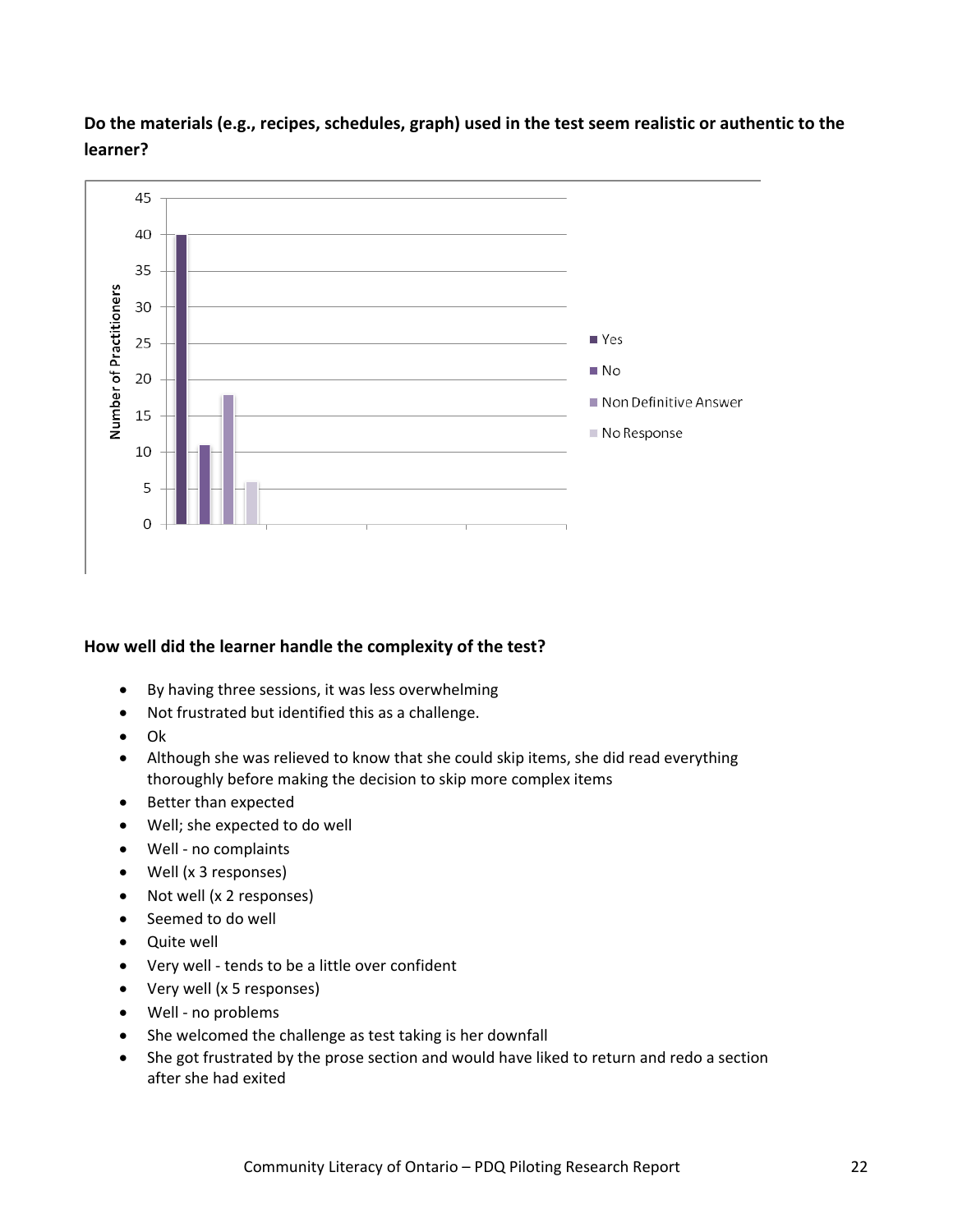- At first he was frustrated because of the time it took him, but relaxed when the instructor explained there was no time limit
- The learner shared that it got more difficult as each section passed. The third section should have been first when he was fresh
- He just kept working
- She just answered as best as she could understand
- She questioned why she needed to be able to read graphs when she could find out the information another way ‐ i.e. ask someone
- She applied her manual learning strategies to the computer, like reading the question out loud and highlighting areas so she didn't lose her place
- He had difficulty remembering detail and had to reread the longer exercises several times
- She seemed relaxed and did her best although she struggled the questions involving math skills
- Learner became frustrated and wanted the assessment to end
- If questions were too long, she tended to skip them
- He tackled as much as he could
- The learner became quite frustrated with the use of large words and the complexity of the questions
- Handled the complexity of the assessment well
- Ok, but felt she was rushed through
- Negative
- Confused
- Very unsure of herself
- Found it difficult to understand what was being asked
- Little difficult
- A little tricky at times with the wording of the questions
- Tried to keep up
- Anxious
- No problem
- Questionable ‐ may have guessed at times
- Not very well
- See results
- Was overly careful
- Says he did ok but I feel he rushed through a lot of it
- Found some questions daunting in terms of content
- Frustrated by what was required on graphs and charts
- Commented that some text too long; large and small print had to review a couple more than once to locate answer
- Didn't always understand what was being asked
- Quietly and worked diligently ‐ took time
- A lot of "Oh Gosh" when the next questions opened and the learners saw the amount of text and small print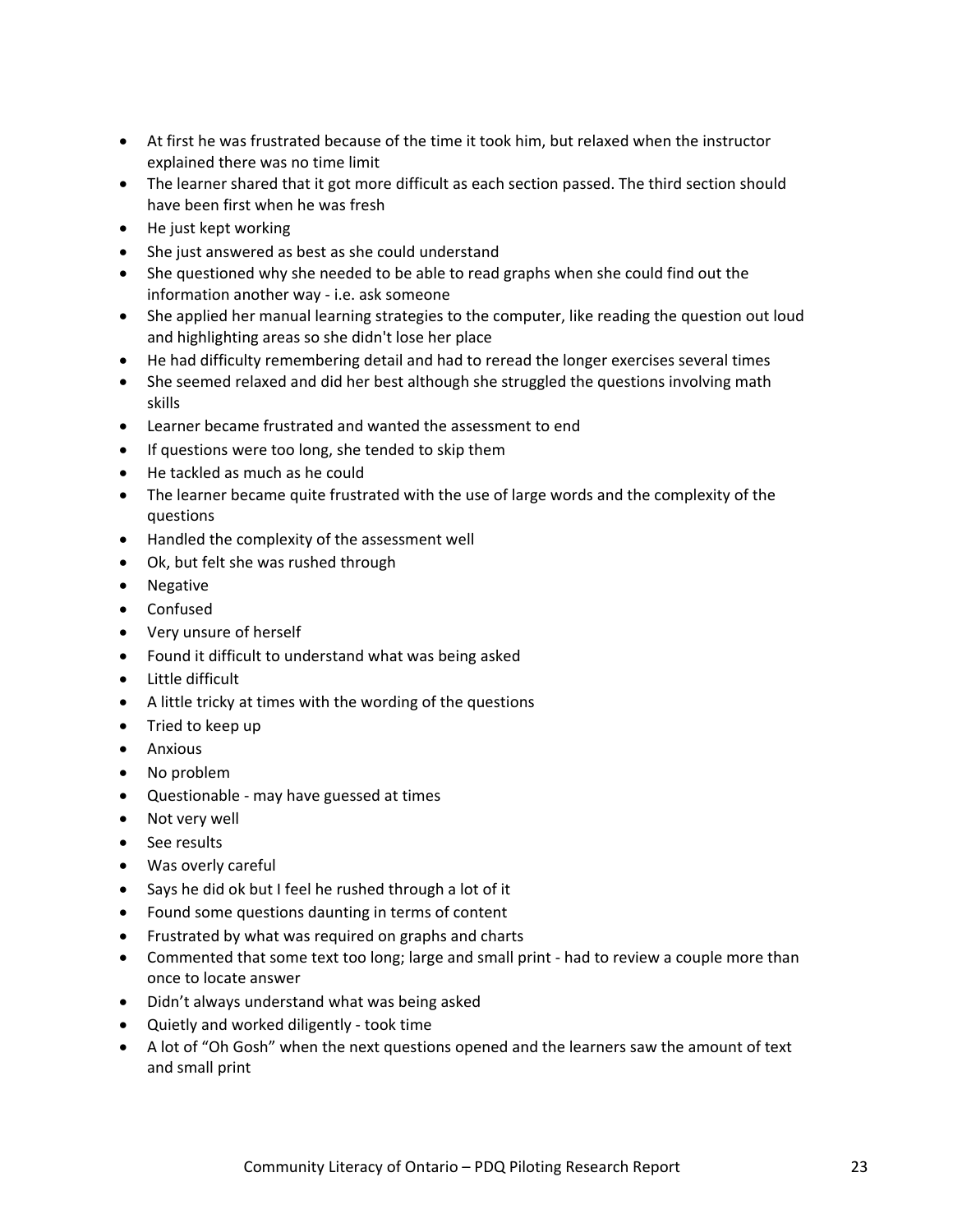- Said "Oh boy" ‐ then set about scanning materials for answers
- Found reading too small (text)
- Text too congested and print too small
- He found it too hard at times due to the types of questions and amount of info he had to read to gain the answers
- He didn't understand most of the test
- She could do it but she was getting very frustrated
- Too complex for independent work
- It was far too complex, even with assistance
- Had help from assessor
- The learner persevered, no matter how difficult parts of the test were
- The learner tried to stay focused and remained calm throughout the entire test

#### **What kind of support was the learner given (e.g., calculator, blank paper)?**

• Most learners were given blank paper and a pencil. Some learners were also given a calculator and a dictionary.



#### **How much assistance did the learner ask for?**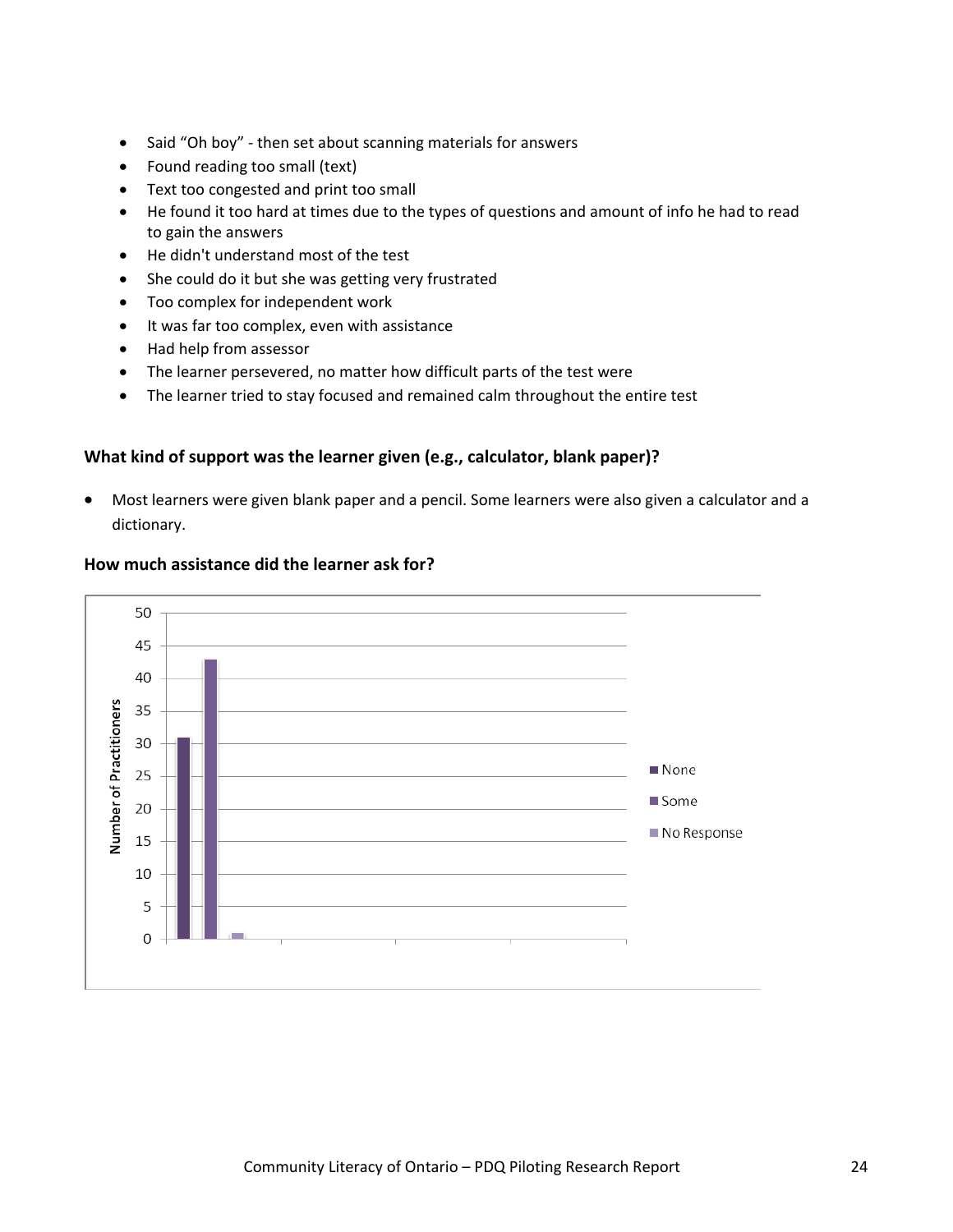#### **What kind of assistance did the learner ask for?**

- Explain what was being asked of her
- To have some clarification as to what was being asked of her
- Needed to know what was being asked of her
- She requested clarification of several questions she found were not clearly written
- Computer issues
- None computer issues
- She needed clarification on several questions
- Could he skip a question?
- Asked for help with what information the question was asking
- He wanted to know if instructor could override or undo so he could fix an answer
- On the clarification questions, she was encouraged to read the instructions again and redo that part of the tutorial
- Clarification on questions. She was told to re‐read the questions
- She requested assistance with blocking or highlighting text
- Stressed but relaxed when assured she could take her time ‐ felt it should be called an assessment, not a test
- Clarification on questions
- A technical question only
- "Am I doing this right?"
- Verbal
- She requested clarification of a few questions she felt were unclear
- Verification on what the question was asking and understanding of words
- Verification of meanings of words and questions being asked
- Verification of questions throughout test or about specific works
- Some questions, when he didn't know what the question was asking
- Verification of meanings of questions and words
- Occasional question
- Few questions
- Checking in boxes proved difficult for all, including this learner
- Reading these documents for understanding
- Very little ‐ clicking in boxes took several attempts to get cursor
- For clarity of understanding as English is not first language
- Help to get into boxes and highlighting
- Not much **that is a structure of the structure of the structure of the structure of the structure of the structure of the structure of the structure of the structure of the structure of the structure of the structure of**
- Very little ‐ worked fairly independently ‐ trouble clicking in boxes
- Help to click into answer boxes
- Computer skills assistance
- Some math and mainly reading longer text
- Reading help, using the mouse, understanding the content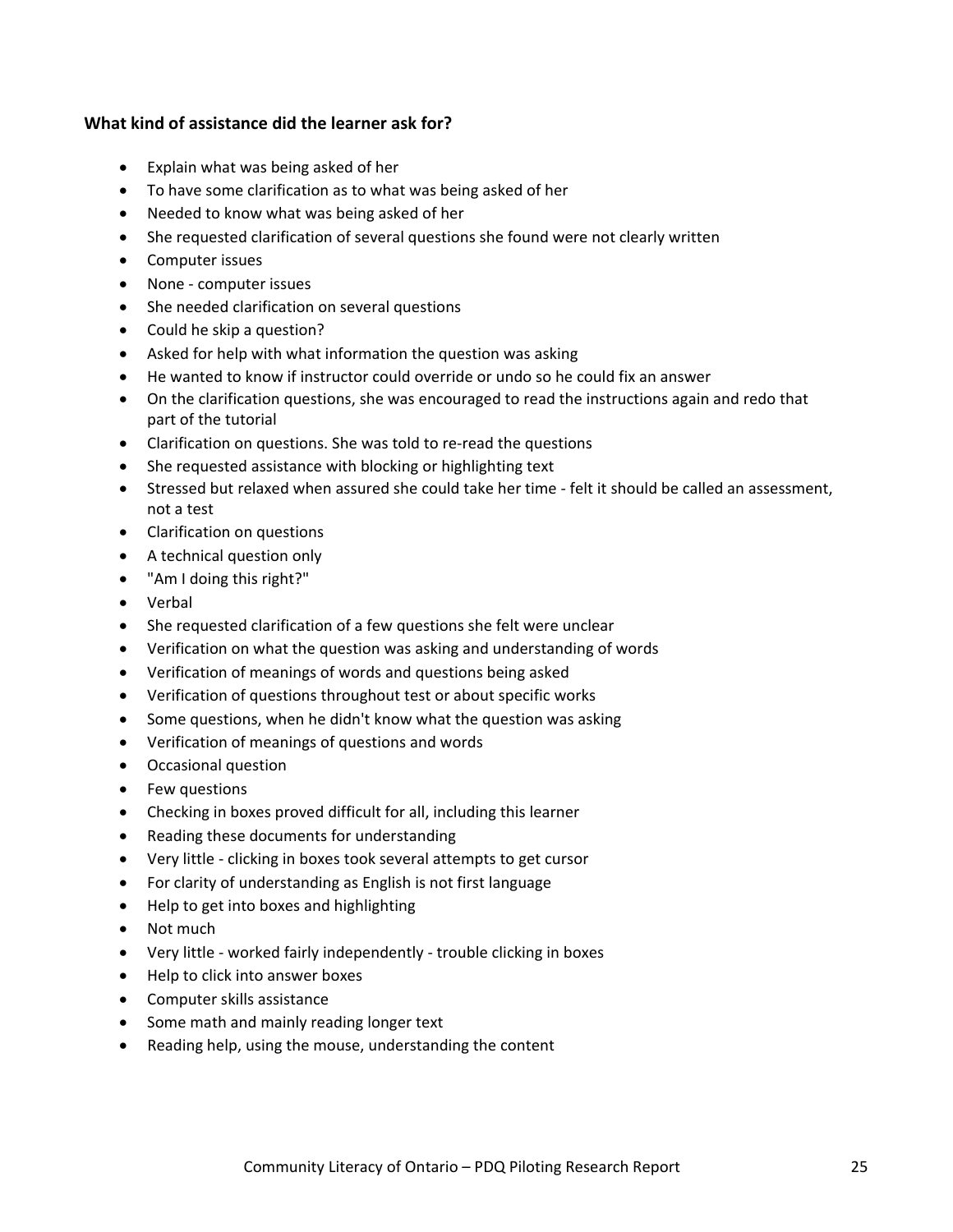- Some of her questioning was around things she hadn't been taught so I couldn't really help her without showing her the answer
- Occasional word, explanation re: graph and refrigerator chart
- Explanation of graphs, charts, some terms, most of the vocabulary, how to highlight
- Reading and understanding
- Needed assistance with understanding some of the questions
- The learner needed a lot of help reading



#### **Was the learner able to understand the test results the report provided?**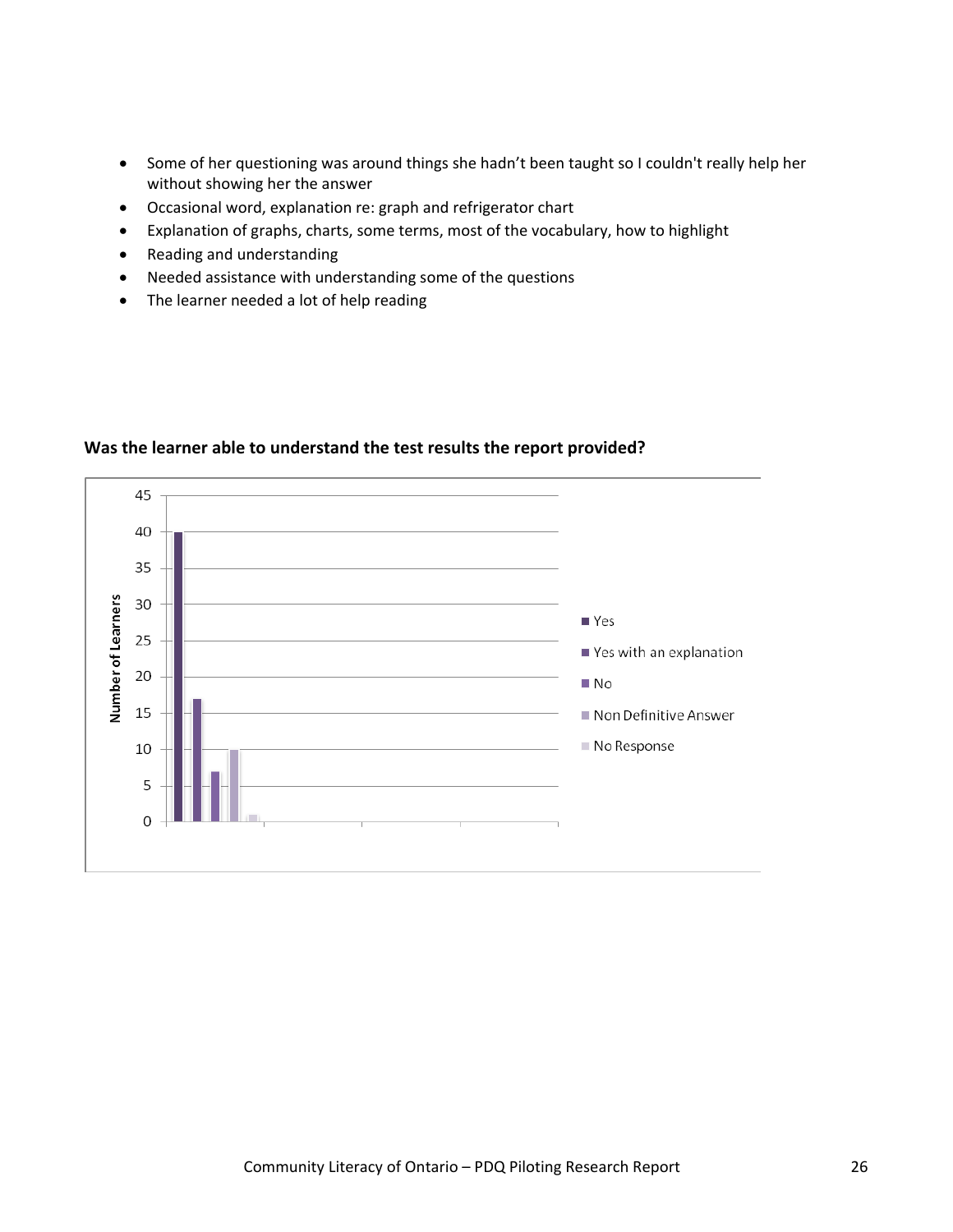#### **Did the learner find the report useful?**



#### **Comments:**

- Yes ‐ as an initial assessment
- Interesting rather than useful
- It helped identify a level and a starting point
- I think so the things he should work on make sense
- Yes the practice ideas were a special feature. She asked for more activities of that nature
- Yes, she felt more confident about her skills in math and liked the specific skills to strengthen
- Yes, very ‐ it affirmed his direction and goals
- Yes liked the program to tell him what was next and the big long list of things he could do his "current skills"
- Yes, she liked the suggestions for specific areas to work on
- Yes she like the skills breakdown and suggestions and ideas for other tasks to work on
- Yes ‐ particularly the suggestions and ideas on skills to strengthen. He said he liked the specific types of tasks suggested
- Yes ‐ to see what she still needs to work on
- She found it emphasized what she already knew her gaps to be
- Yes ‐ it is a tangible affirmation of current skills
- Yes, to a degree ‐ bar graphs might have been useful
- Like doing it ‐ what they could practice ‐ learner liked this
- No, not really reflective of skills
- Learner said it was useful because it told her what she needed to work on ‐ didn't agree with some of the areas she needed to strengthen
- No, the report did not mean anything to the learner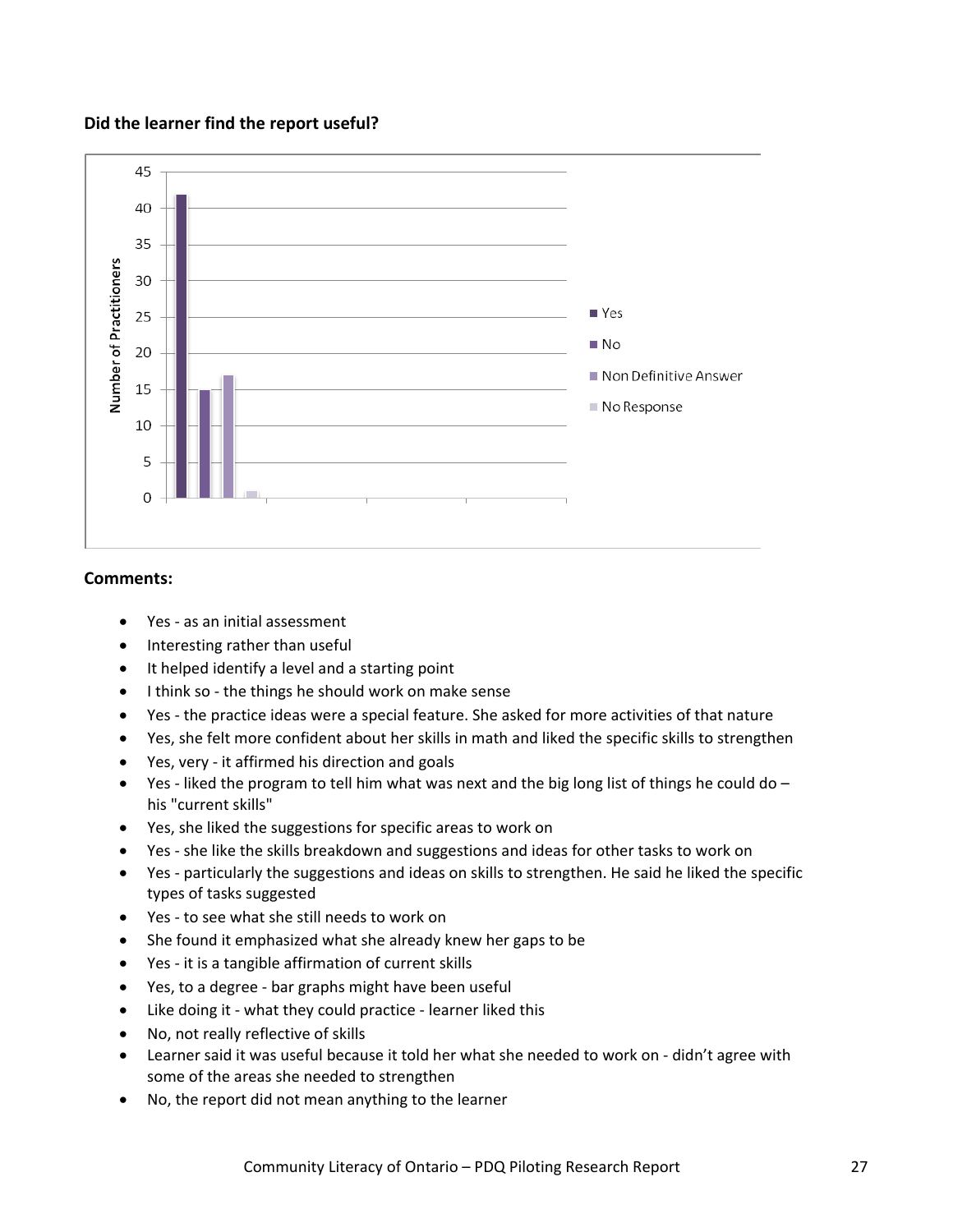#### **Additional Practitioner Comments about PDQ Testing:**

- Learner was comfortable with the computer
- This was the most difficult because of computer issues but the learner kept coming back
- This learner volunteered to take this test. She was keenly interested in a tangible level 0‐500 as opposed to LBS level 3. She cannot relate to LBS levels. She would like to take similar tests at a later date and as a result of the assessment has requested additional instruction to get up to speed. The whole report, with its breakdowns, totally appealed to this learner.
- This learner would have liked to have repeated this assessment in a month. She is eager to begin on specific skills
- This learner was concerned about how long it took to do the test but his limits were selfimposed. When we discussed the results, he was pleasantly surprised that the results verified what his instructors have been telling him. He liked the breakdown of "skills to strengthen" and "skills to build in the future." He said it made him feel like he didn't have to do it all at once. He would like to do it again later.
- This learner is slow and methodical in everything he does and says. He did comment that it would have been easier if he had a choice of audio in the more difficult passages like in the tutorial.
- The learner liked "current skills" details as well as "skills to strengthen" ideas. No writing was a good thing. And the program never told him he was wrong.
- She wanted a copy so she could work on the "skills to strengthen" and she also liked the check marked practice ideas
- This learner agreed to try the test as long as there was no writing. She balked at the survey after the test because she'd had enough. This learner often goes away when encountering difficulty and then comes back when she has had time to process. Would be willing to try another test.
- This learner was nervous and uses repetition to understand most things. I noticed that she did the same thing with the computer. Also, she was able to answer the question more easily when she spoke it out loud. She was disappointed that there was not an audio choice button if she needed it.
- This learner requested to be one of the people tested again. He also asked for the instructor to provide materials to study from the suggestions.
- This learner would have felt more comfortable reading the questions from a paper copy. She preferred written answers (use of proper grammar) as opposed to multiple choice or "Pick one of the above."
- This learner is one that is taking the test a second time.
- He seemed very negative towards this type of assessing but I thought if we gave it another try with more explanation, it would make a difference. It didn't.
- Learner thinks maybe if some questions on the evaluation would have been asked on a rating scale instead, it would have made more sense and simplified the outcome of what they were evaluating.
- Learner would like to know where they went wrong and have it at least explained.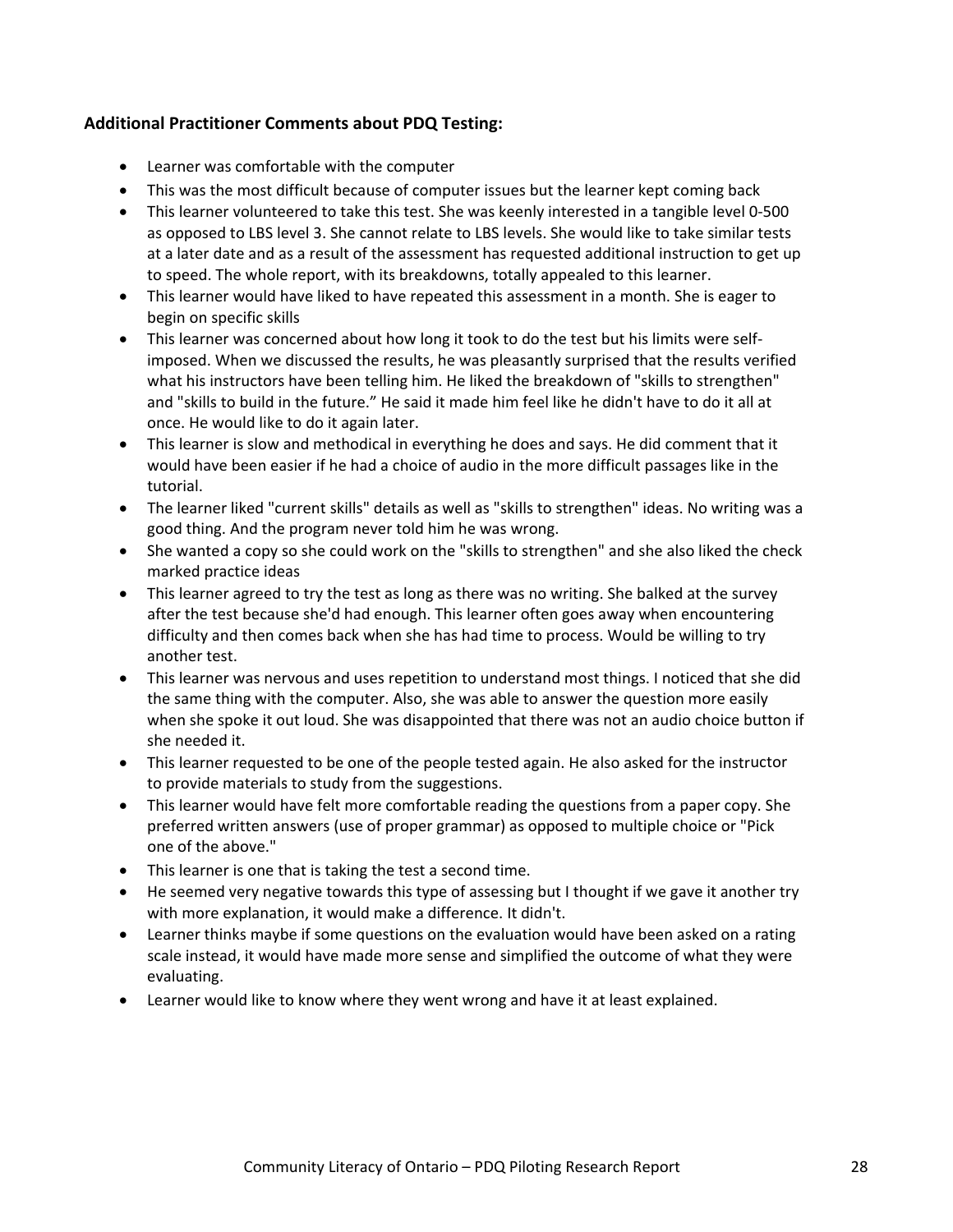- <span id="page-29-0"></span>• Wanted to see where they went wrong and with it being computerized, I couldn't explain or see where mistakes were made.
- All clients want to see or know where they went wrong and I wasn't able to explain without seeing the test.
- Client found the PDQ non-threatening and enjoyed it.
- Test like this would have destroyed client at intake session!
- Because this learner is such a "plodder," the PDQ is a terrible test for him and for the instructor. Very stressful for both parties as you can see ‐ not productive use of anyone's time!
- Some of the exercises were good, however most were too difficult re reading level for the learners that are below a level 3.
- Test too long ‐ too many areas being tested at one time. Test too difficult. A lot of the samples were not relevant to the learner. Material too Americanized. I didn't know if this learner would come back to finish the test.
- Computer issues ‐ learner commented that spending that much time on a computer made his eyes water and it was more difficult to read than paper text.
- American bias if we had been able to give a few questions for about 30 minutes each lesson/week, the learner would not have been so fatigued. With so much material to cover, at the end perhaps we rushed ‐ the learner viewed this as interesting learning as opposed to testing.
- This material might be better as a teaching aid, rather than a test. Level too difficult for learner to do on their own. As the material became more difficult, the learner stopped worrying about it being a test and began to enjoy the learning process.

# **Part C: Logistical Statistics**

- Average amount of practitioner time per PDQ test: 190 minutes
- Average cost to administer each PDQ test: \$66.59
- Average length of time for a learner to complete PDQ: 142 minutes
- Average number of sittings to complete PDQ: 1.63
- Percentage of learners that needed to be monitored during test-taking process: 21.6%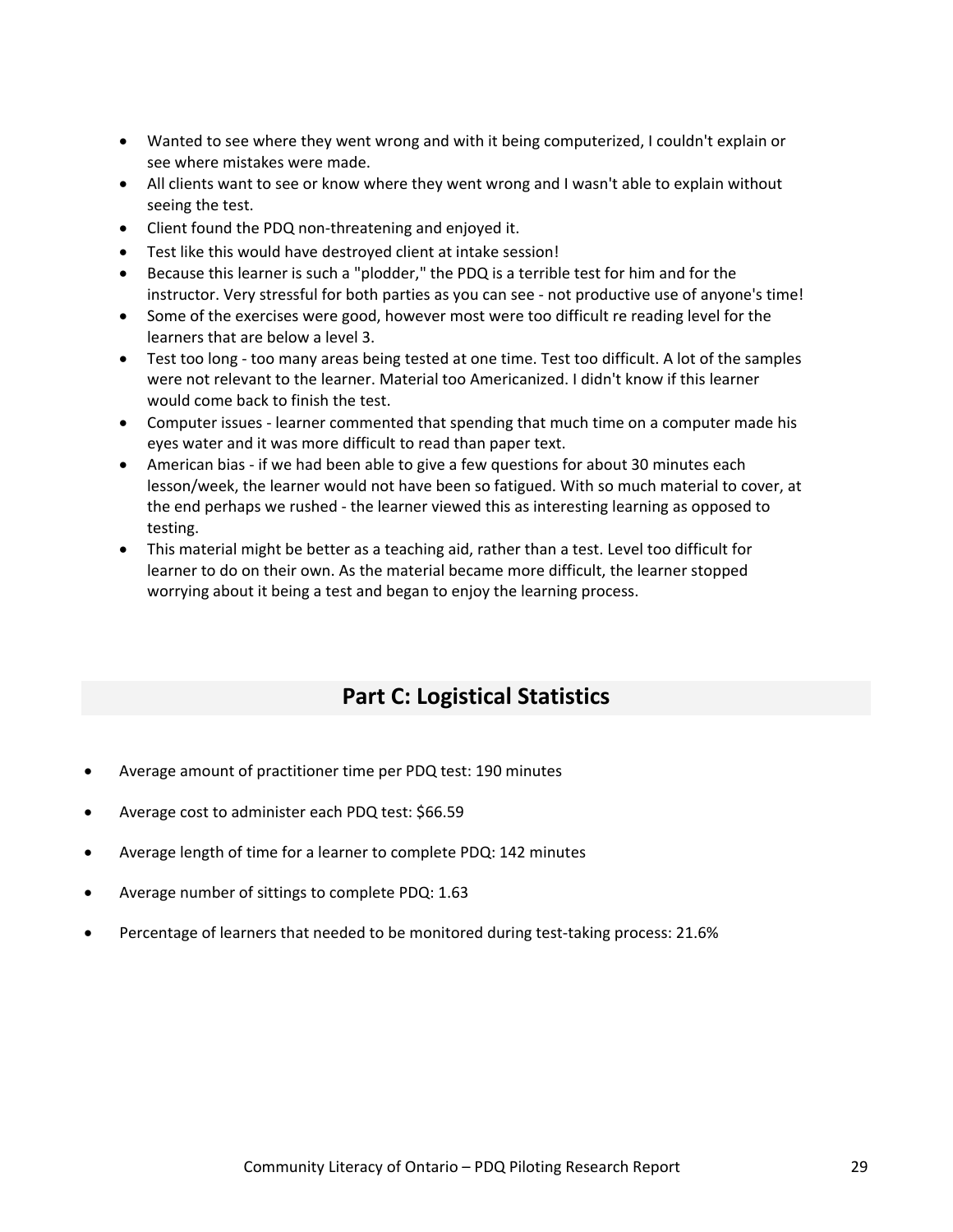### **Part D: Overall Agency Feedback**

#### <span id="page-30-0"></span>**1. Purpose of the Test**

| Is the purpose of the test clearly stated?                                                   |  |
|----------------------------------------------------------------------------------------------|--|
| Yes.                                                                                         |  |
| Yes.                                                                                         |  |
| believe so.                                                                                  |  |
| Yes, it is precise and methodical. I had no further questions after reading the explanation. |  |
| Yes.                                                                                         |  |
| Yes, the purpose of the test was clearly stated.                                             |  |

#### **2. Accessibility of the Test**

#### **How easy was it for the learners to access the test?**

Very easy.

It should be noted that the test/assessment could have been improved in terms of learner's ability to highlight/block text – The learner's access to perform this function was not consistent throughout the test. At times, the learner could use his/her mouse to drag over and select appropriate text; at other times, learner needed to click on individual words to select words in his/her answer.

A simple process. Once the practitioner sat with each learner for the initial log-in, learners found it easy to access the site a second or third time.

It was very, very easy. Some learners had difficulty restarting when the Internet failed but generally it was easy.

Yes, very easy. For those who chose to do it in two sessions, they had no difficulty and they liked that the program went directly to where they left it.

Very easy except we could not get it to work on Vista; it would not even open the web site.

It was very easy for the learners to access the test. The instructions were clear and easy to follow. There were no problems starting the test. When the learners wanted to take a break, it was not difficult to get back to where they had left off.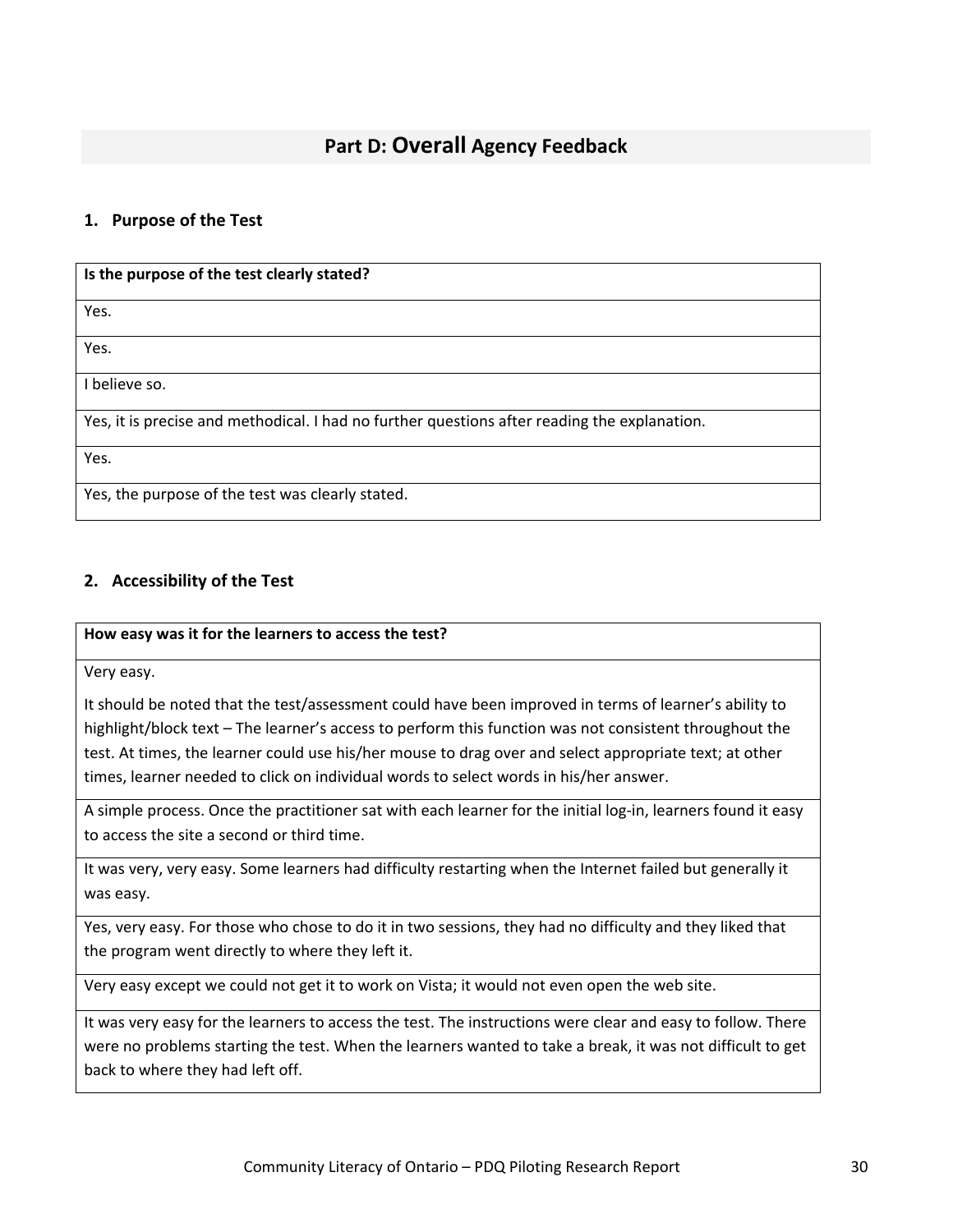#### **3. Test Preparation for Learners**

#### **How well does the tutorial prepare learners?**

At this particular screen resolution, on a 21‐inch flat screen, you could not clearly see the BACK and NEXT buttons. Only the top edges of the buttons were visible, including HELP and REVIEW buttons.

The tutorial could have included an alert to learners that they could not proceed to the test portion of the assessment without first responding to every question in the tutorial. An "opt out" option during the tutorial could have been included for learners wishing to proceed beyond the tutorial but not prepared to respond to each question in the tutorial.

All our learners used the tutorial prior to taking the test. It did provide a "settling in" period for many. A few, with more advanced computer skills, found it frustrating when they couldn't get out of the tutorial after starting it. The highlighting feature is a little "sticky." At times, two or three attempts had to be made to be successful.

I felt it prepared them very well. A few more practice questions might be good.

Very well, however most felt that they would have liked the option to skip sections and others wanted to revisit and access a particular section while taking the test. The tutorial froze up in two spots and they didn't like having to start from the beginning.

It was okay except it didn't explain certain selection methods, such as when selecting a sentence, did you include all punctuation, and when selecting two or more words, did you include the word *and* in your highlighting?

This question cannot be answered. None of the learners that were being supervised went through the tutorial.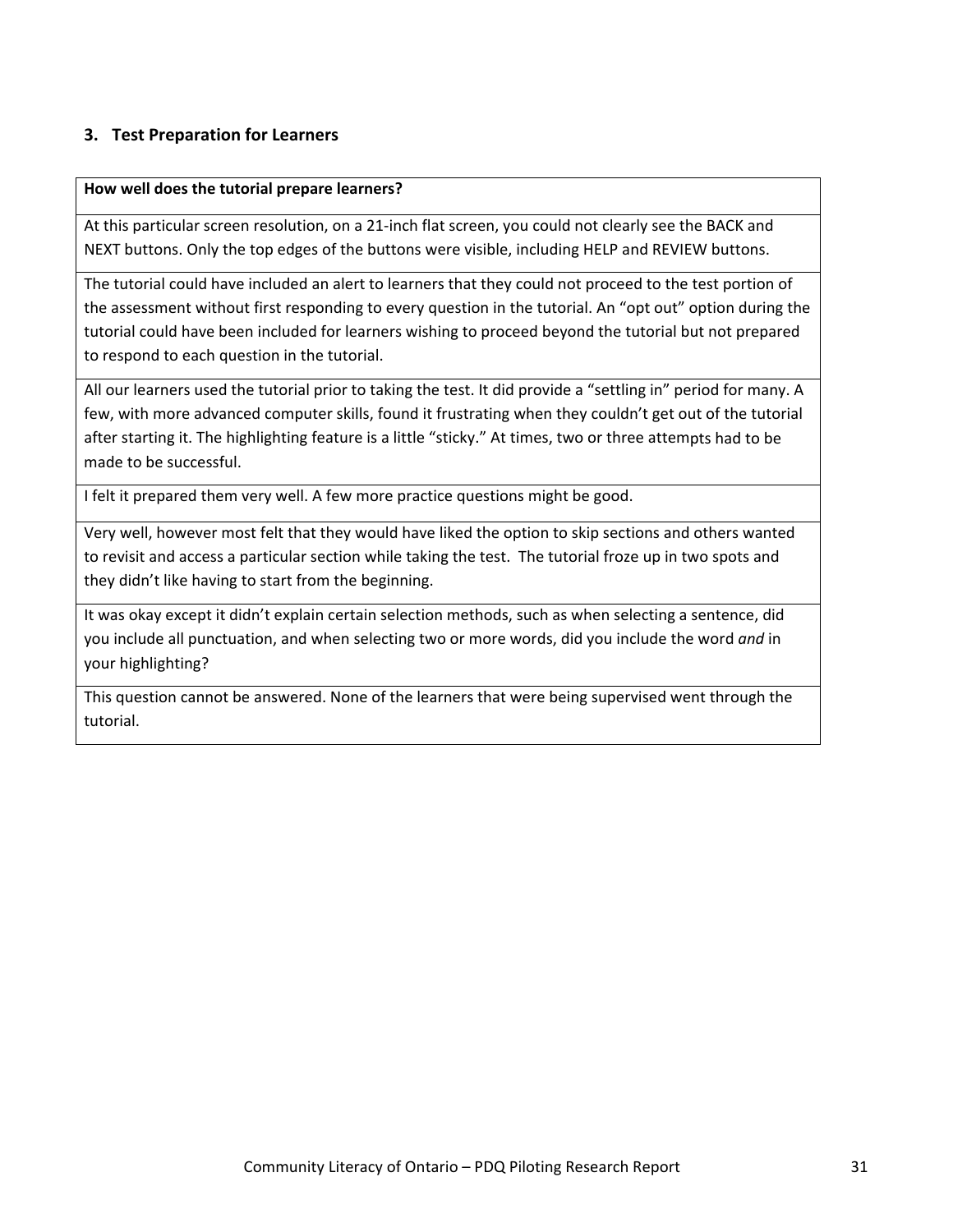#### **4. Administration of Test**

#### **What is involved in administering the test?**

There were several learners to whom the test was administered who did not have basic knowledge of computers (keyboard, mousing skills, right, left, single and double‐clicking). We need to do two lessons, on two consecutive days, prior to doing the tutorial.

Lead practitioner sets up the screen to the appropriate website for learner and enters the authorization code for learner. Learner sets up his/her profile. Lead practitioner sits with learner through the tutorial and first few questions of the assessment to ensure learner's comfort level with the assessment and the technology. Depending on the learner, the lead practitioner exits from the room and remains available upon request from learner for technical assistance, clarification, etc.

When the learner completes the assessment, the lead practitioner prints it off. Lead practitioner reviews the test results with the learner and responds to any questions the learner may have.

Learner then completes his/her learner evaluation form independently with the lead practitioner close by, and available for assistance or clarification if required, while lead practitioner completes the lead practitioner's evaluation form for each learner and enters appropriate info in the Authorization Summary Code sheet.

Students were selected and asked to do the test based on their reading and computer capability. The rest just flowed through with some staff support.

Presenting the purpose of the test along with the expectations of what will be demonstrated. The procedures involved were discussed – i.e., tutorial first, then test, then survey, then discussion of results.

The learners were asked if they would like to do a test. They were explained some of the details. They were given a scrap paper, pencil, and a calculator as tools to help them during the test. It was stressed that they were to take as much time as they needed and to ask a staff member if any instructions were unclear and required further communication.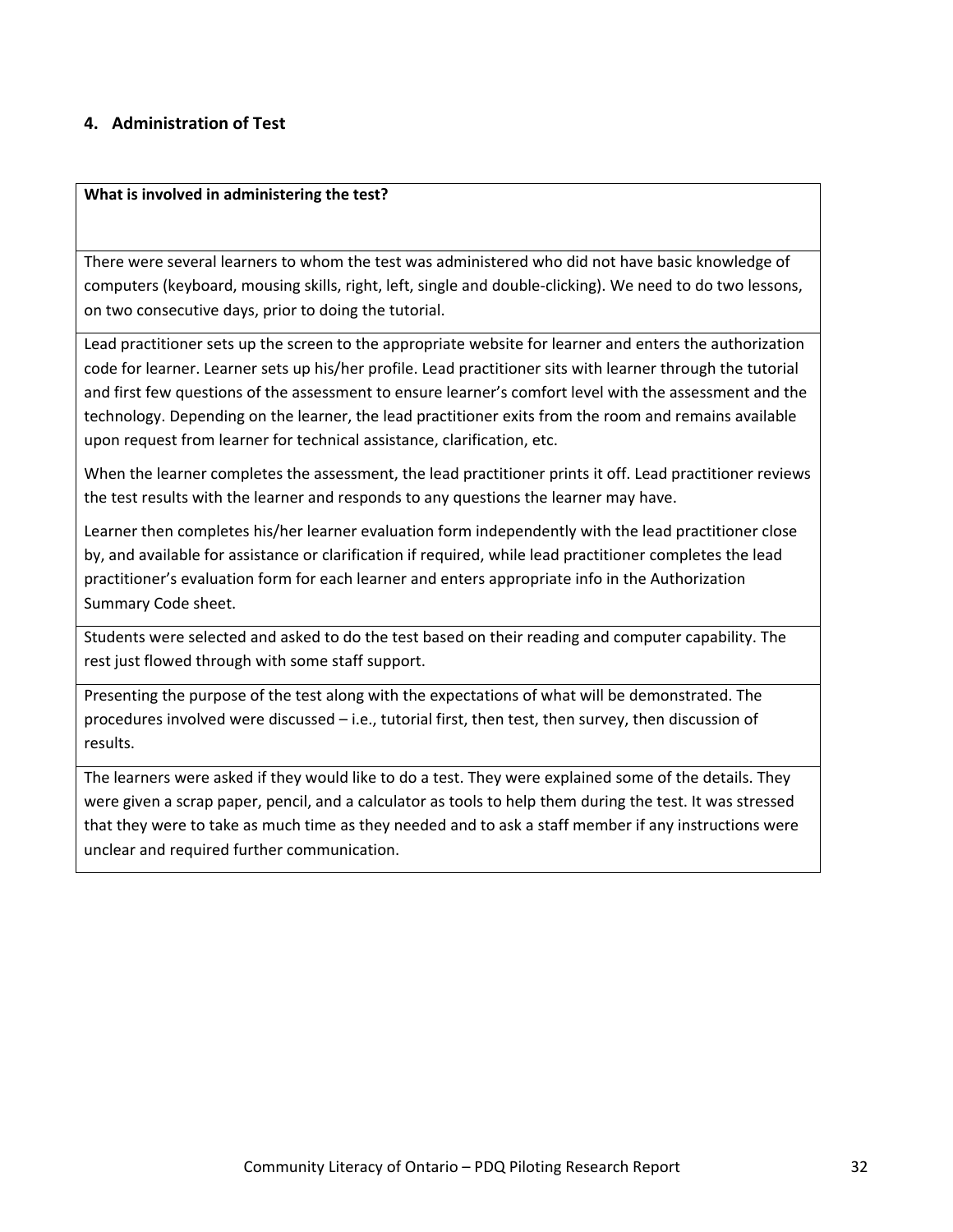**Is a documented process/protocol in place?**

The PDQ process guide detailed the protocol.

Yes.

No.

Yes, the PDQ Profile Series User Guide is very clear and concise.

No. We just developed an "understanding" of a process without writing it out.

The learners that were doing the test were given their access number.

**Is training for administering the test required?**

No. Not clear where to provide this feedback, but I feel strongly about the fact lead practitioners have been asked to compare the PDQ assessment results to the LBS (Literacy and Basic Skills) levels we use without a comparison on the two different measurements provided.

No, reading through the User Guide and trying the test are adequate preparation.

No, I don't believe so.

No, the instructions for the administrator were very clear. The language use in the results was familiar and consistent with Demonstrations Ontario and Alpha Route language.

No, but some written info about the quirks as commented on the first part of #4 would be useful.

Training for administering the test was not required.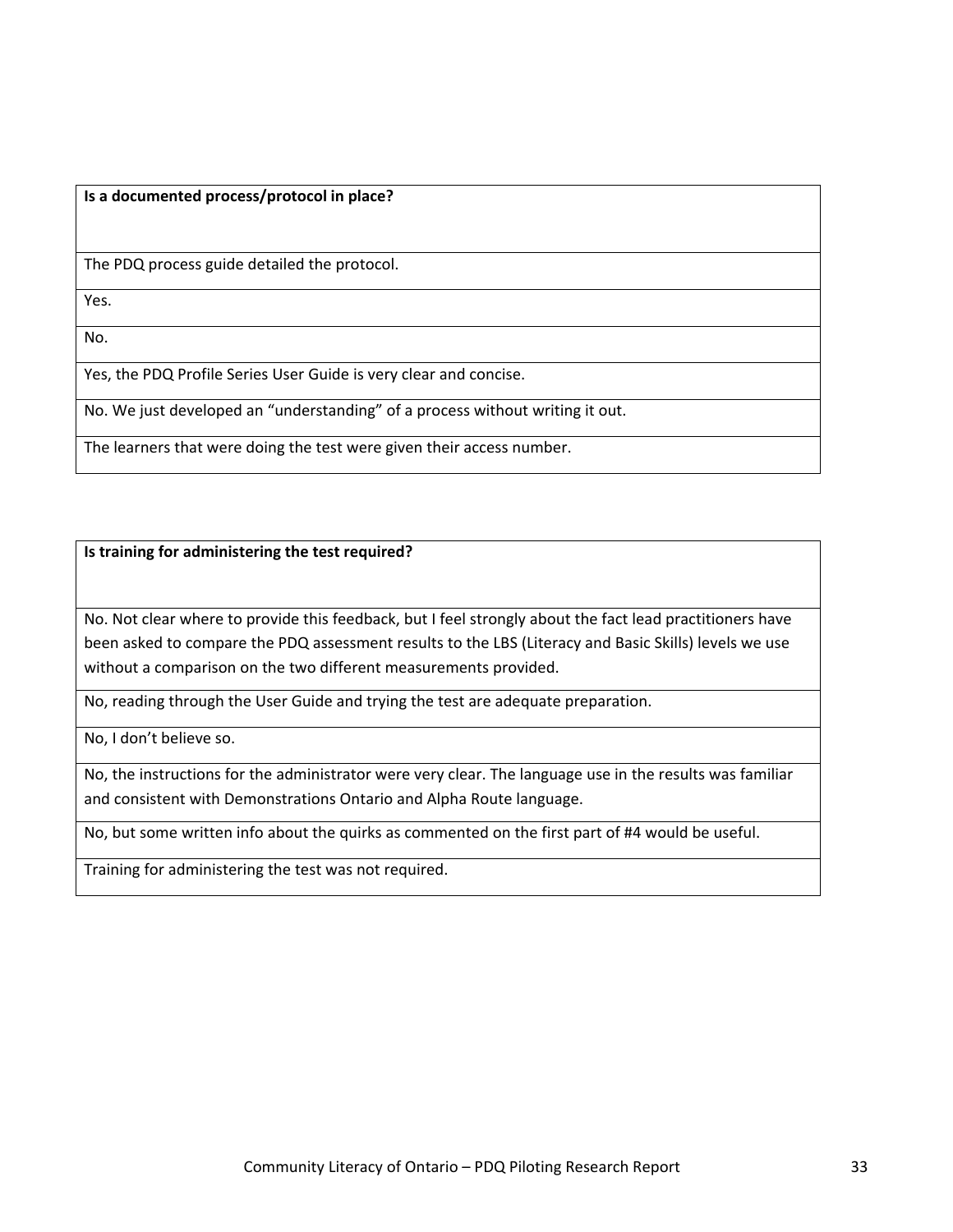#### **5. Test Security**

#### **Do you feel that the test instrument is secure?**

Yes, it is anonymous and password protected.

Yes.

Yes.

Yes. One student transposed a number while trying to re‐enter the test and was denied access.

Yes.

Yes, the test instrument is secure.

#### **6. Duration**

#### **Is an adequate amount of time given to complete the test?**

Yes.

Yes. The option of going in and out is an asset, particularly for those coming in part-time with other jobs to go to.

Yes, there did not seem to be a time limit. If there was, we never reached it.

Yes. The average length of time for the tutorial was one hour and for the actual test, two hours. Learners would prefer to have done the section with 30 questions first when they were fresh and all agreed it was too long. Most opted to "get it over with" in one session instead of two.

Yes.

The learners were asked to take their time to complete the test. If they were getting too tired, frustrated or upset, they were asked to take a break and return to the test when they were ready. Some learners finished the test in 1.5 hours while others took six hours. Some of the computers were giving the learners difficulties, which is why it took them longer to complete the test.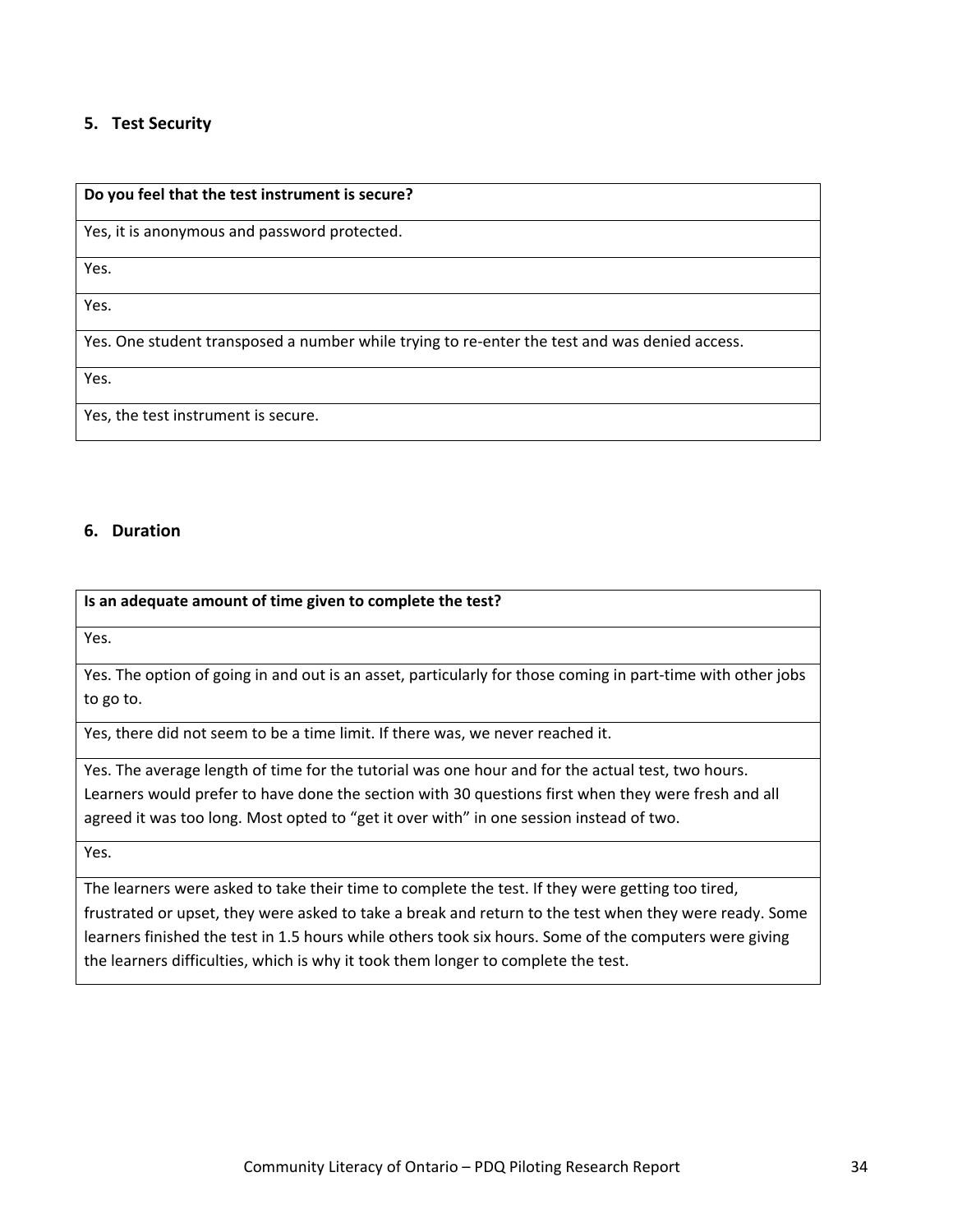#### **7. Test Design**

#### **Are the instructions to learners clear and complete? Print, layout, graphics – are they clear?**

Too much information presented without sufficient use of white space…this overload of information and text can be intimidating and overwhelming to any learner and even more so to a learner with low literacy skills. More white space in the "test" layout and design would be highly recommended.

These additional comments do not relate to "test design" but rather to test content.

- The test included content using American examples and was therefore, less relevant for Canadian learners.
- The test could have included examples that were not as urban‐based…i.e., examples using the outdoor activity (fishing, hunting, etc.) would have provided some relevant content to someone who doesn't own a home or have a mortgage or frequent restaurants (eat in or take out). One of our Aboriginal learners remarked that the questions in the assessment included too little culturally appropriate content for someone of his background and circumstances.

Yes, they seemed quite clear. I had no complaints.

Yes, they are very clear and similar to other activities that the learners have seen in paper form. The comfort level of the learners increased after a few exercises.

Some learners felt the language and layout were too complicated and not clear. For example, the language level was too high for low level learners.

Yes, the instructions to the learners were clear and complete. The print, layout, and graphics were all clear.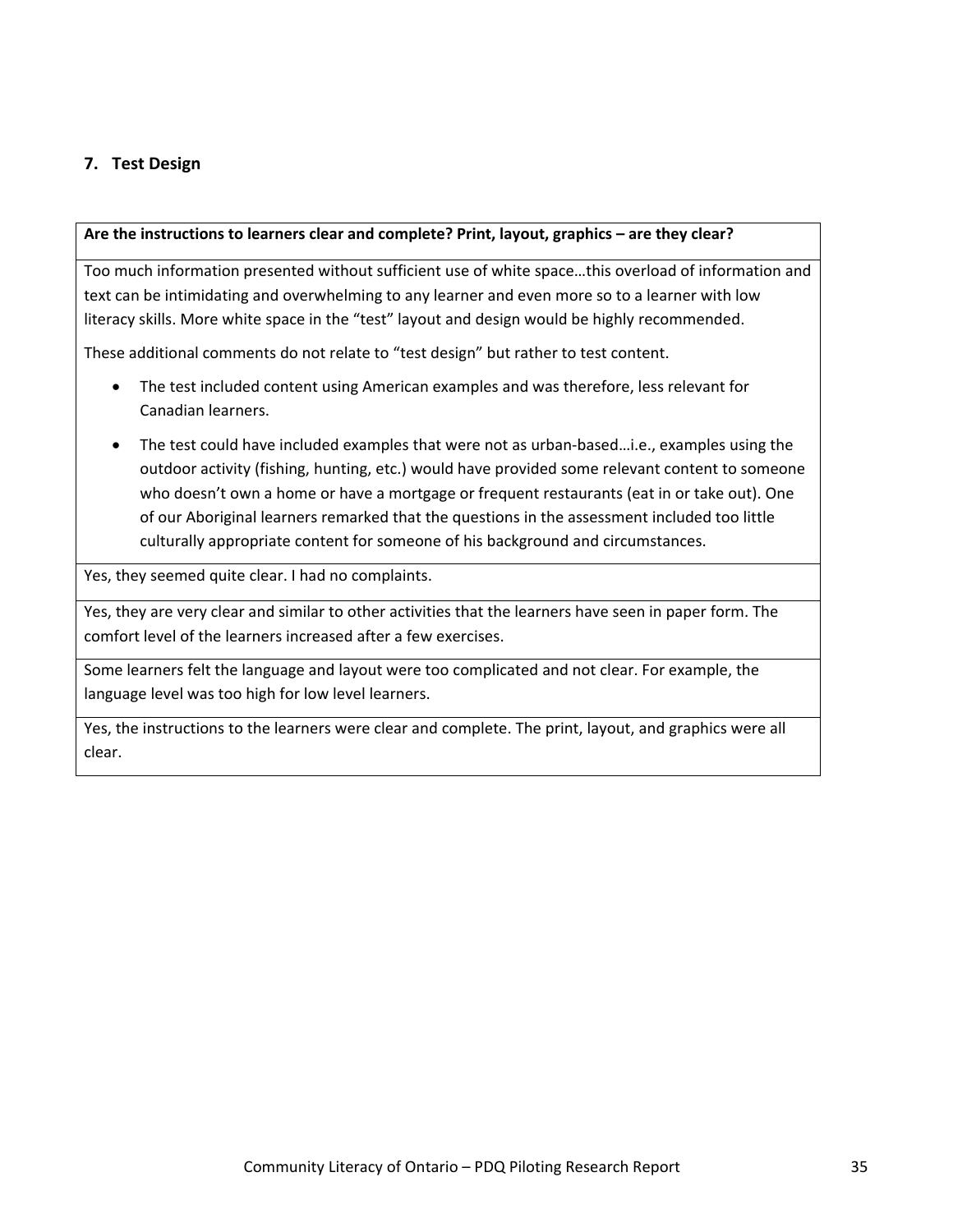#### **8. Language**

#### **Is the language familiar and consistent?**

Some of the language was overwhelming for learners with low literacy skills. Additionally, the language is inconsistent immediately from the get go. Is this an assessment or a test? There are too many references to both and I feel, as some of our learners indicated, that it would work better if "assessment" was used consistently rather than "test."

Yes.

Yes.

Yes and no, depending on the level of learners. LBS level 4 & 5 learners had little difficulty. LBS level 1 & 2 did have trouble. LBS level 3 – mixed.

No, the language was not always familiar to the learners. However, it did seem to be consistent throughout the test.

**Is the language it at an appropriate level?**

Yes.

Yes. I was particularly interested in this. How did PDQ compare to manual assessment and would it be useful for a level 1?

No.

No, the test was not at an appropriate level for the learners in our program. Most of the learners in our program are at a level 1 or level 2. It seemed as if the test would have been appropriate for a level 3 or even level 4 learner.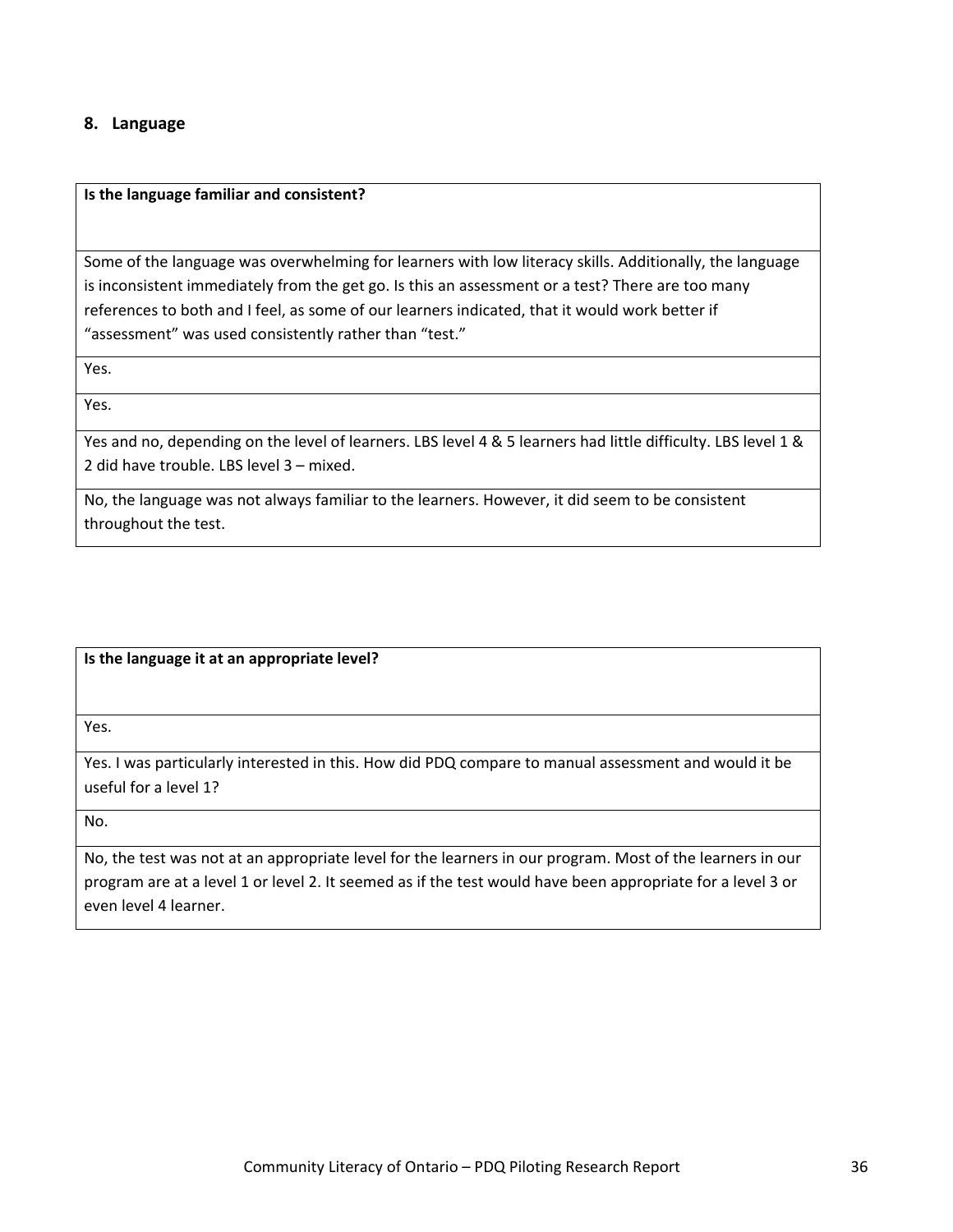#### **9. Bias**

#### **Is the test free from bias?**

The test was not free from bias…clearly; urban learners had a distinct advantage as opposed to learners from less urban areas. Additionally, examples should have included Canadian content, rather than American examples.

I did not perceive any bias.

Yes.

Yes.

Yes, the test was free from bias.

#### **Is the test culturally appropriate and gender balanced?**

No…we have one Aboriginal learner who felt it in no way included any culturally appropriate content relevant to him.

Several of our learners were concerned about the lack of Canadian content used – i.e., the list of parks (American).

Yes.

I didn't find evidence of any inappropriate or biased material in any of the questions.

Yes.

Yes, the test was culturally appropriate and gender balanced.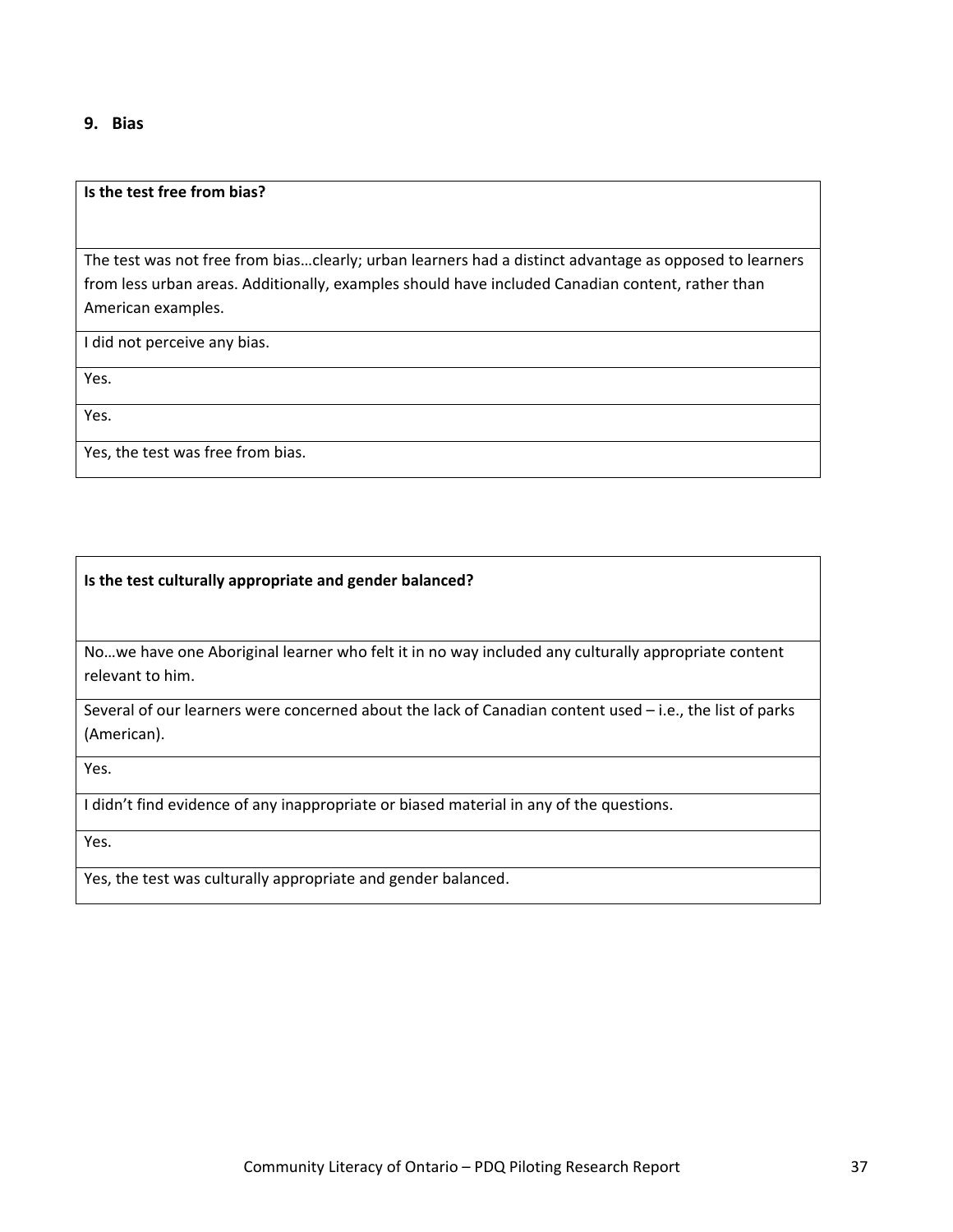#### **10. Program Content/Instructional Strategies**

**Did the materials relate to current programming and curriculum at the agency? Please give examples.**

Most of the material used was at a much higher level than what many of our learners are accustomed to at our agency.

For the most part. We do try to use real documents such as menus, charts and brochures.

Very appropriate and similar to hard copy activities in use – i.e., Work write, CABS

Yes, depending on the clients. Some would be able to tell you how the materials relate. Lower level clients could not but would understand after some explanation and see how some skills would transfer to their current programming.

Yes, the materials do relate to current programming and curriculum at our agency. For example, learners need to be able to understand graphs and charts. They also need to learn to figure out word problems. Some learners do not know how much medication to take or give their children; therefore reading and understanding medication labels is one of their goals.

**Does the test reflect current instructional strategies?**

I'm not knowledgeable about current instructional strategies.

The computer base of the test created some differences.

Yes, especially since the majority of learners in this program are at a level 2/3. I would not administer to a level 1 or level 2. The learners were relieved that there was no writing or typing in the test and some refused to comment in writing on the survey. I had them dictate their answers rather than use time to coax them to do it.

Yes.

Yes, the test does reflect current instructional strategies.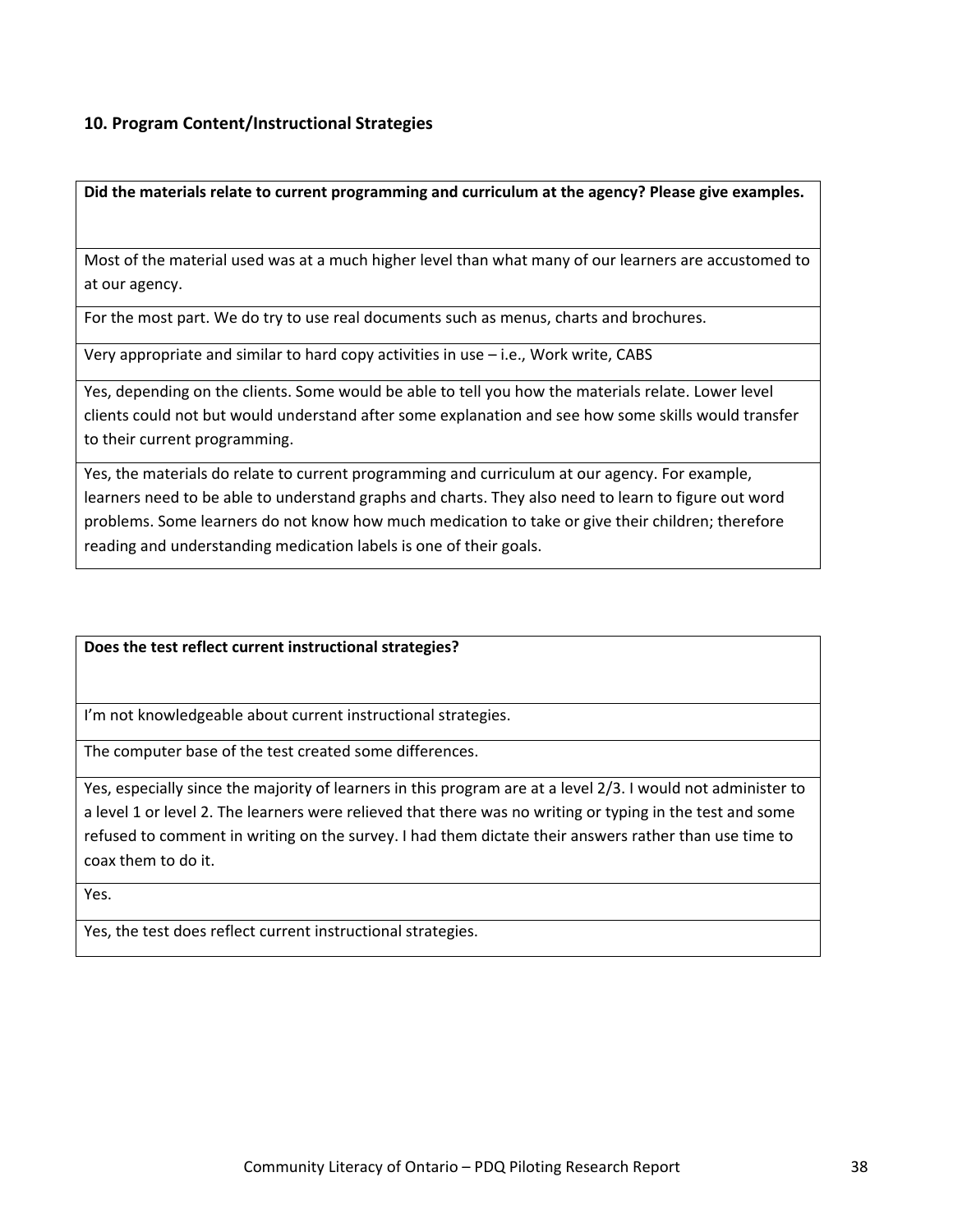#### **11. General**

**Do the overall results reflect agency assessment results?**

Again, we were provided with no measurement to compare PDQ results to LBS results.

Yes. Some of our learners were already in our programs and their results were exactly what we expected and/or paralleled our previous testing. Others did the test as an initial assessment, but the results were what we expected based on the intake interview.

They were a little lower but I think that is partly because of the computer base.

Yes, it was amazing as well as reassuring to me.

Yes.

Yes, the overall results do reflect agency assessment results. Our organization uses level 1 to 5, whereas the PDQ assessment uses words such as prose, document and quantitative which learners do not understand.

**If this tool were recommended for assessment in community based LBS programs would you use it at your agency? Please explain why or why not.**

Likely not. The assessment tools we use are more useful to me in my capacity as student/tutor coordinator both in terms of appropriate assessment of learners with lower level literacy skills and to provide a tool for appropriate placement in specific learning material. Much would depend on your finished product (hopefully it would contain Canadian content and there would be a measurement tool provided to link PDQ results with LBS levels).

Yes‐ because this test matched our findings and because learners could decide on the number of sittings that best fit their needs.

Yes, I think it gives a good baseline of current skills and the "skills to develop" piece is very useful. It would not be appropriate as an initial assessment in some cases because of the computer skills needed.

Yes, depending on the cost. It would prove useful for ongoing assessment. The learners are constantly questioning the literacy levels and lack of VISIBLE movement in the levels. They want to see more tangible results.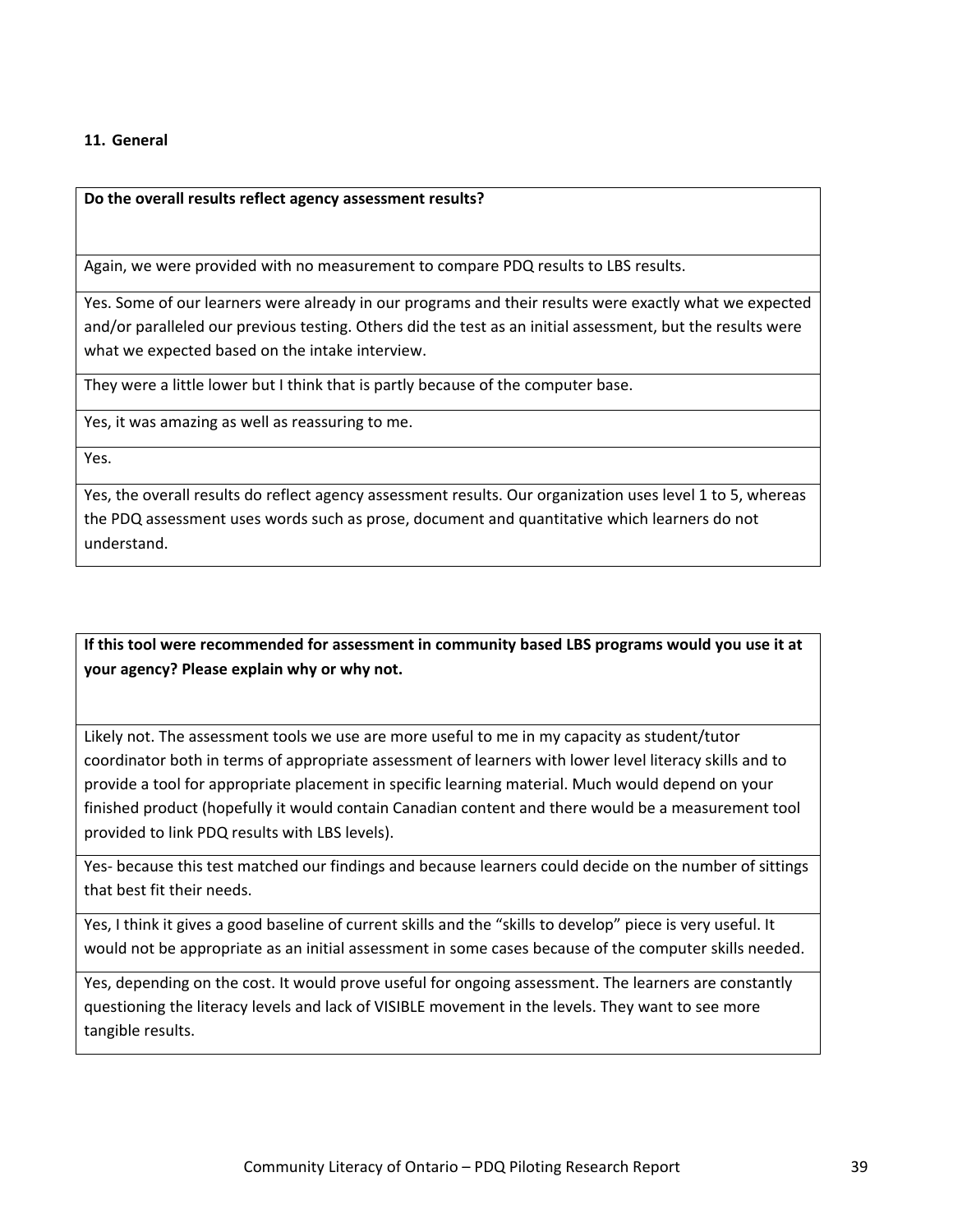Yes, but not as an initial assessment on its own because with this test I can't sufficiently assess where the problem issues/learning gaps are. Results are too general would not be useful with learners who have no computer skills.

Yes, I would some parts of the assessment at our agency. The parts that would not be appropriate for the majority of our learners would be the readings. These texts seem to be too difficult for most of the learners at our agency.

**Please include any additional comments you have on the quality of PDQ as an assessment tool.**

It is good for learners at LBS levels 3, 4 and 5. It is most comfortable for those who already have basic computer skills.

I found the test to be clear and very well laid out.

I liked it because it reinforced what the practitioners are saying and what the assessor is saying. One student said, "It is what it is and you can't argue with the logic of the computer program. My instructor knows what she is talking about."

The PDQ assessment tool uses a variety of reading material with topics such as health, family, community, work and leisure. These texts were both real‐life and relevant to the learners. The graphs, flyers, coupons, and other such material were meaningful to the learner and things that they would like to work on in order to be more independent. The only (other) comment would be that the level of the reading material was at a level that was difficult for our learners. Most of the learners that took the test struggled with reading the material.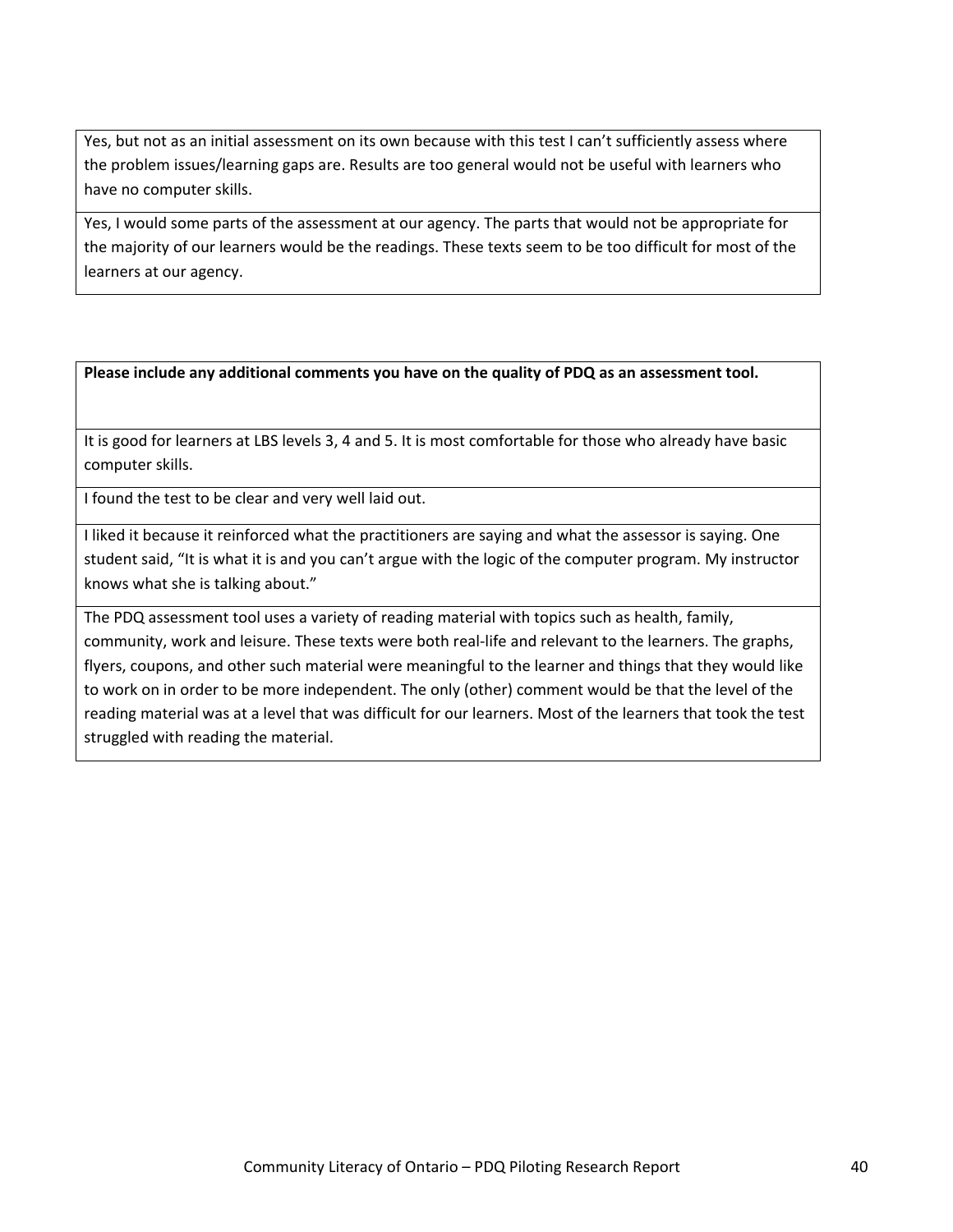#### <span id="page-41-0"></span>**Observations and Recommendations Arising from the PDQ Pilot**

#### **Cost and Logistics**

Although each PDQ test costs approximately \$13.00 (USD), the actual cost in administering the test is much higher. The administration cost per test averages \$66.59, not including the cost of the instrument. It is recommended that agencies receive an increase in core funding to cover these costs, if they are required to implement PDQ as an assessment option. Based on feedback from the pilot sites it is also recommended that funds for a dedicated workstation should be budgeted for each agency. The workstation should include a large desk and comfortable chair, a high speed Internet connection, a large monitor that can be easily adjusted for brightness, headphones, and an operating platform other than Windows Vista. The workstation should also be located as far as possible from noise and distractions.

In most cases, the test should not be conducted at the initial intake session, but should be conducted as soon as possible after intake. Feedback indicated that for many learners, having the test administered at initial intake may be too intimidating.

Learners should always have blank paper, a calculator, a pencil, an eraser, and a ruler available for use during the assessment.

#### **Practitioner Preparation**

Most of the practitioners did not feel training was needed for administering the test, but it is recommended that they be given adequate time to review the User Guide and take the test themselves prior to administering it. When administering PDQ, consistent language should be used. It was recommended through practitioner feedback that the term "assessment" should be used instead of "test" to alleviate potential learner anxiety around test taking.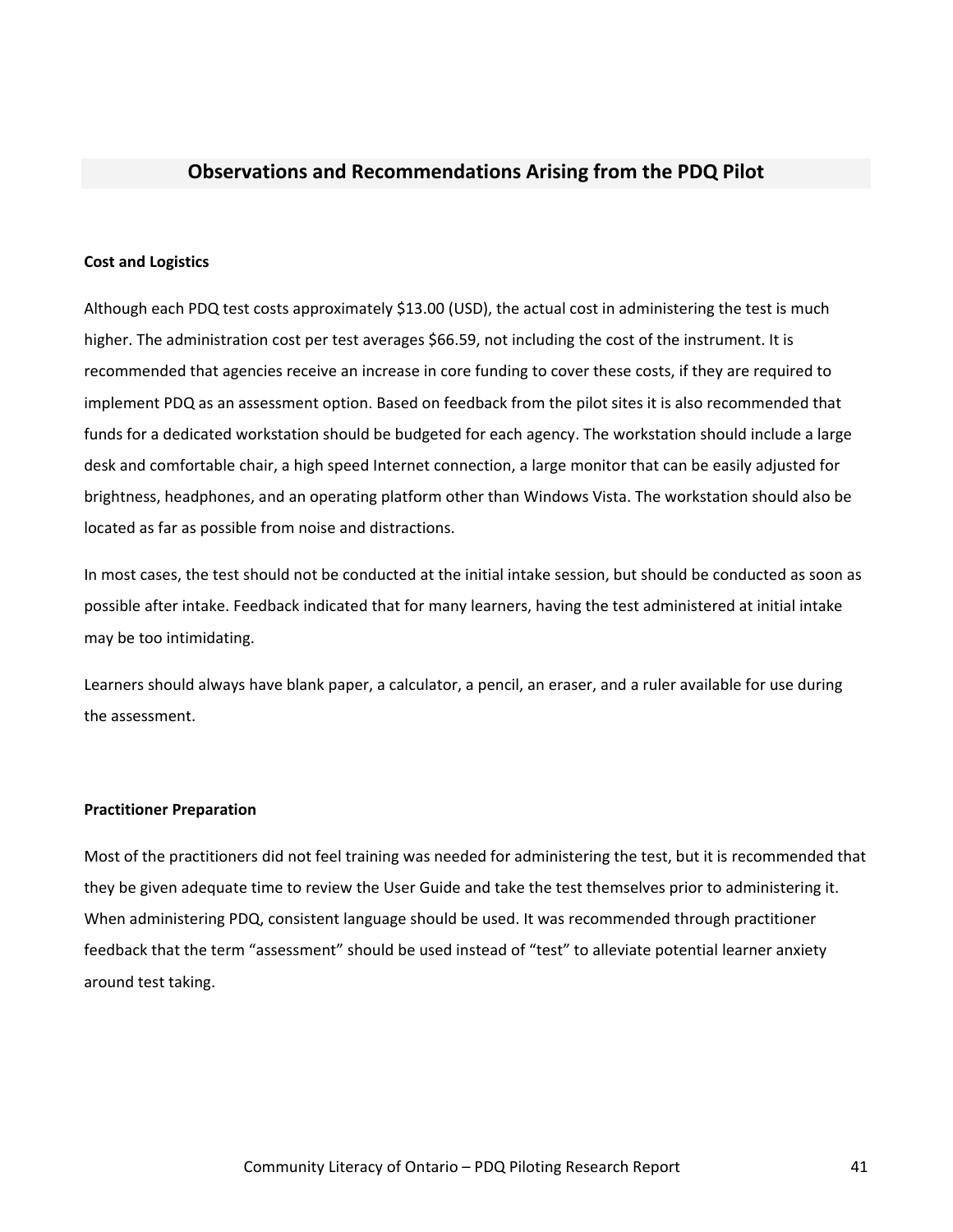#### **Learner Preparation**

Over half (59%) of the participating learners indicated that PDQ was not like any other test they had taken. It is important that learners are prepared for the test-taking process as much as possible. Suggested steps include:

- Showing learners a sample report so they understand what type of information completing PDQ Profile Series will generate for them, with an explanation of how the information can be utilized in their learning/training plan.
- Explaining that they will not be able to go back and review their answers after the test is completed only the report will be available.
- Explaining what "item response theory" is so learners understand that the test is not "multiple choice."
- Ensuring that instructions for learners clearly explain how to highlight answers properly (i.e., full sentences including punctuation).
- Emphasizing the fact that the skills being tested are transferable Essential Skills and that the context of the material the test uses is not relevant.
- Reviewing sample questions that have been broken down to show the embedded skills and how they would be transferable to a personal or work situation.
- Discussing the overall structure of the test (three different components or sections).
- Explaining that the test does not need to be completed in one sitting and that the learner can return as many times as needed to finish. It was suggested that the test be administered to lower level learners in a minimum of three sessions.
- Explaining that although the test is computer based, computer skills are not being tested.

#### **Learner Demographics and LBS Level**

Overall the agency feedback indicated that the test was free of bias, and culturally and gender balanced. However, some practitioners did indicate that PDQ may not be appropriate for marginalized groups such as homeless or aboriginal clientele where the context of the documentation may be outside their realm of experience. Participating agencies were not given any parameters around what LBS level learners should be at to take PDQ. Only 19 of the 75 learners that participated in the pilot were at LBS 1 or 2, suggesting that agencies tended to select learners at LBS level 3 or higher. It was recommended by one practitioner that the test is more appropriate for LBS 3‐5 level learners.